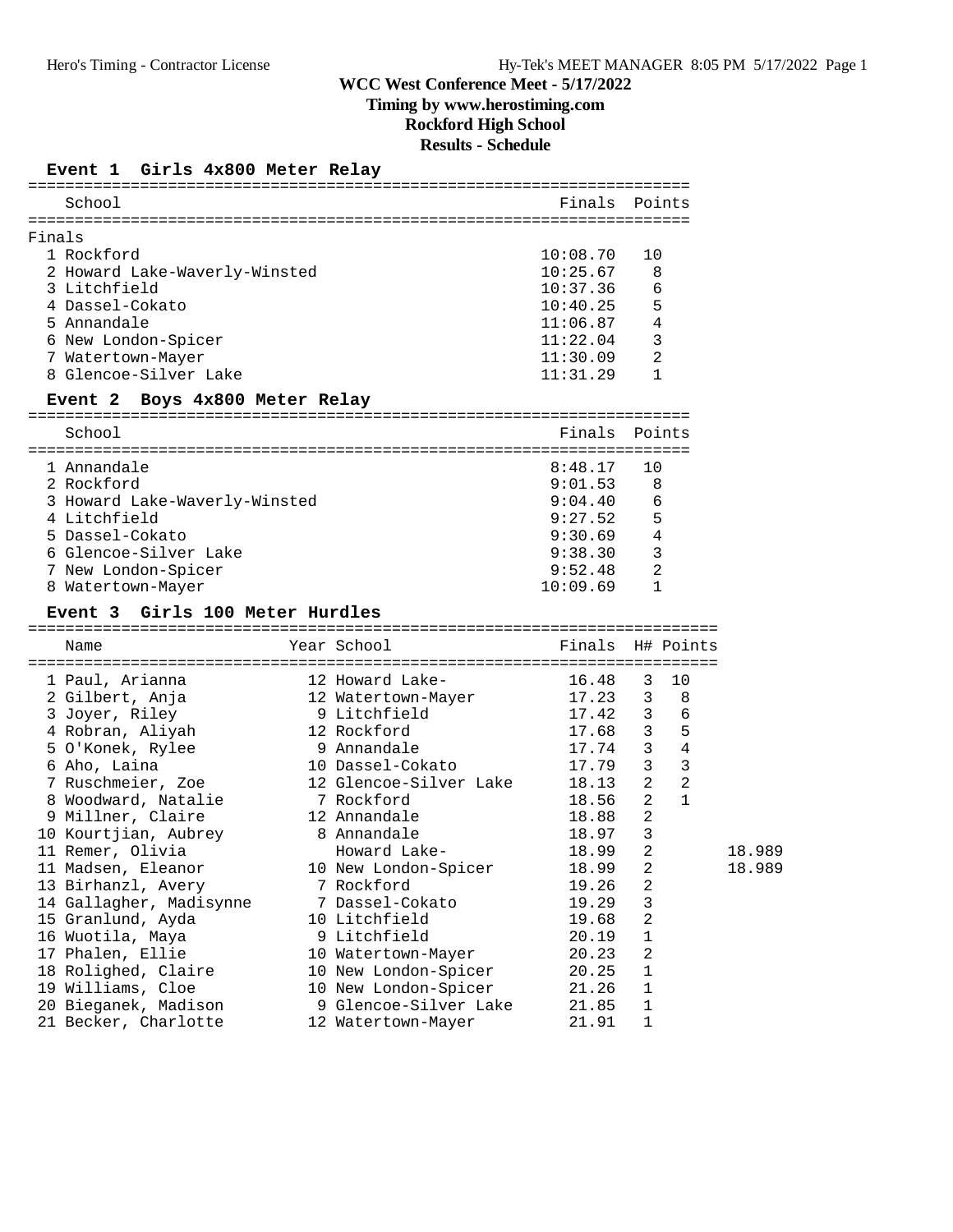### **Timing by www.herostiming.com**

## **Rockford High School**

## **Results - Schedule**

#### **Event 4 Boys 110 Meter Hurdles**

| Name                                      | Year School                            | Finals H# Points            |                             |                               |
|-------------------------------------------|----------------------------------------|-----------------------------|-----------------------------|-------------------------------|
| 1 Knott, Brandon                          | ----<br>11 Howard Lake-                |                             | 3                           | 10                            |
| 2 Shoberg, Tristan                        | 12 Annandale                           | $16.05$<br>$16.42$<br>16.42 | $\mathbf{3}$                | 8                             |
| 3 Gallagher, Mick                         | 9 Dassel-Cokato                        | 16.68                       | 3                           | 6                             |
| 4 Smith, Brenden                          | 12 Litchfield                          | 17.30                       | $\overline{\mathbf{3}}$     | $\overline{5}$                |
| 5 Richards, Caleb                         | 12 Rockford                            | 17.55                       | $\mathbf{3}$                | $\overline{4}$                |
| 6 Smith, Preston                          | 12 Rockford                            | 17.80                       | 3                           | $\overline{\phantom{a}}$      |
| 7 Werner, Tison                           | 12 Glencoe-Silver Lake                 | 18.73                       | 3                           | $\overline{c}$                |
| 8 Linder, Preston                         | 11 New London-Spicer                   | 18.76                       | 2                           | $\mathbf{1}$                  |
| 9 Klatt, Alex                             | 12 Annandale                           | 18.94                       | 2                           |                               |
| 10 Karg, Caleb                            | 12 Howard Lake-                        | 18.97                       | 3                           |                               |
| 11 Alston, Darius                         | 9 Annandale                            | 19.28                       | $\overline{2}$              |                               |
| 12 London, Quinn                          | 10 Rockford                            | 19.30                       | $\overline{2}$              |                               |
| 13 Brown, Hayden                          | 10 Howard Lake-                        | 19.43                       | 2                           |                               |
| 14 Elwell, Jacob                          | 10 Litchfield                          | 20.49                       | $\overline{a}$              |                               |
| 15 Jorgensen, Bruce                       | 9 Dassel-Cokato                        | 21.98                       | 1                           |                               |
| 16 Slinden, Elijah                        | 10 Litchfield                          | 22.73                       | $\mathbf{1}$                |                               |
| 17 Gabrelcik, Wyatt                       | 9 Watertown-Mayer                      | 22.83                       | $\mathbf{1}$                |                               |
|                                           |                                        |                             |                             |                               |
|                                           |                                        |                             |                             |                               |
| Event 5 Girls 100 Meter Dash              |                                        |                             |                             |                               |
| Name                                      | Year School                            | Finals H# Points            |                             |                               |
|                                           |                                        |                             |                             | 10                            |
| 1 Cady, Cassia                            | 12 Rockford<br>11 Glensee S            | 12.69                       | 3                           |                               |
| 2 Sonju, Ellie                            | 11 Glencoe-Silver Lake                 | 12.80                       | $\mathbf{3}$                | 8                             |
| 3 Kaping, Raina                           | 11 Litchfield                          | 13.10                       | 3                           | 6                             |
| 4 Monahan, Mylea                          | 9 Glencoe-Silver Lake                  | 13.22                       | 3                           | $5^{\circ}$                   |
| 5 Larson, Rylee                           | 12 Rockford<br>11 Litchfield           | 13.37                       | $\mathbf{3}$<br>3           | $\overline{4}$                |
| 6 Chvatal, Lillia                         |                                        | 13.39                       | 3                           | $\overline{\phantom{a}}$<br>2 |
| 7 Yager, Mackenzie                        | 9 Dassel-Cokato                        | 13.49                       | 2                           | $\mathbf{1}$                  |
| 8 Czinano, Mallory                        | 10 Watertown-Mayer<br>8 Annandale      | 13.56                       | 3                           |                               |
| 9 Hermes, Carlie                          |                                        | 13.59                       |                             |                               |
| 10 Hartl, Mackenzie                       | 11 Dassel-Cokato                       | 13.85                       | 2                           |                               |
| 11 Caskey, Ayla                           | 8 New London-Spicer                    | 13.85                       | 2                           |                               |
| 12 Miller, Justine                        | 10 Rockford                            | 13.92                       | 1                           |                               |
| 13 McCabe, Maggie                         | 10 Watertown-Mayer                     | 13.92                       | 1                           |                               |
| 14 Henson, Brooke                         | 10 Annandale                           | 13.95                       | $\overline{a}$              |                               |
| 15 Micholichek, Brooke                    | 7 Glencoe-Silver Lake                  | 13.96                       | $\overline{2}$              |                               |
| 16 Peterson, Ellary                       | 11 New London-Spicer                   | 13.97                       | $\overline{2}$              |                               |
| 17 Palacios, Miah                         | 7 Annandale                            | 13.98                       | $\overline{2}$              |                               |
| 18 Danielson, Ava                         | 10 Watertown-Mayer                     | 14.04                       | $\mathbf{1}$                |                               |
| 19 Swenson, Maya<br>20 Butturff, Devinity | 12 New London-Spicer<br>8 Howard Lake- | 14.15<br>14.50              | $\mathbf 1$<br>$\mathbf{1}$ |                               |

| 22 Ireland, Maggie          | 11 Howard Lake- | 14.62. 1                |
|-----------------------------|-----------------|-------------------------|
| 23 Anderson, Mariah         | 9 Dassel-Cokato | 14.71                   |
| 24 Hintz, Riley             | 11 Howard Lake- | 14.98<br>$\overline{1}$ |
| Event 6 Boys 100 Meter Dash |                 |                         |
| Name                        | Year School     | Finals H# Points        |
|                             |                 |                         |

21 Sohl, Eva 10 Litchfield 14.58 1

1 Gillman, Eli 12 Dassel-Cokato 11.10 3 10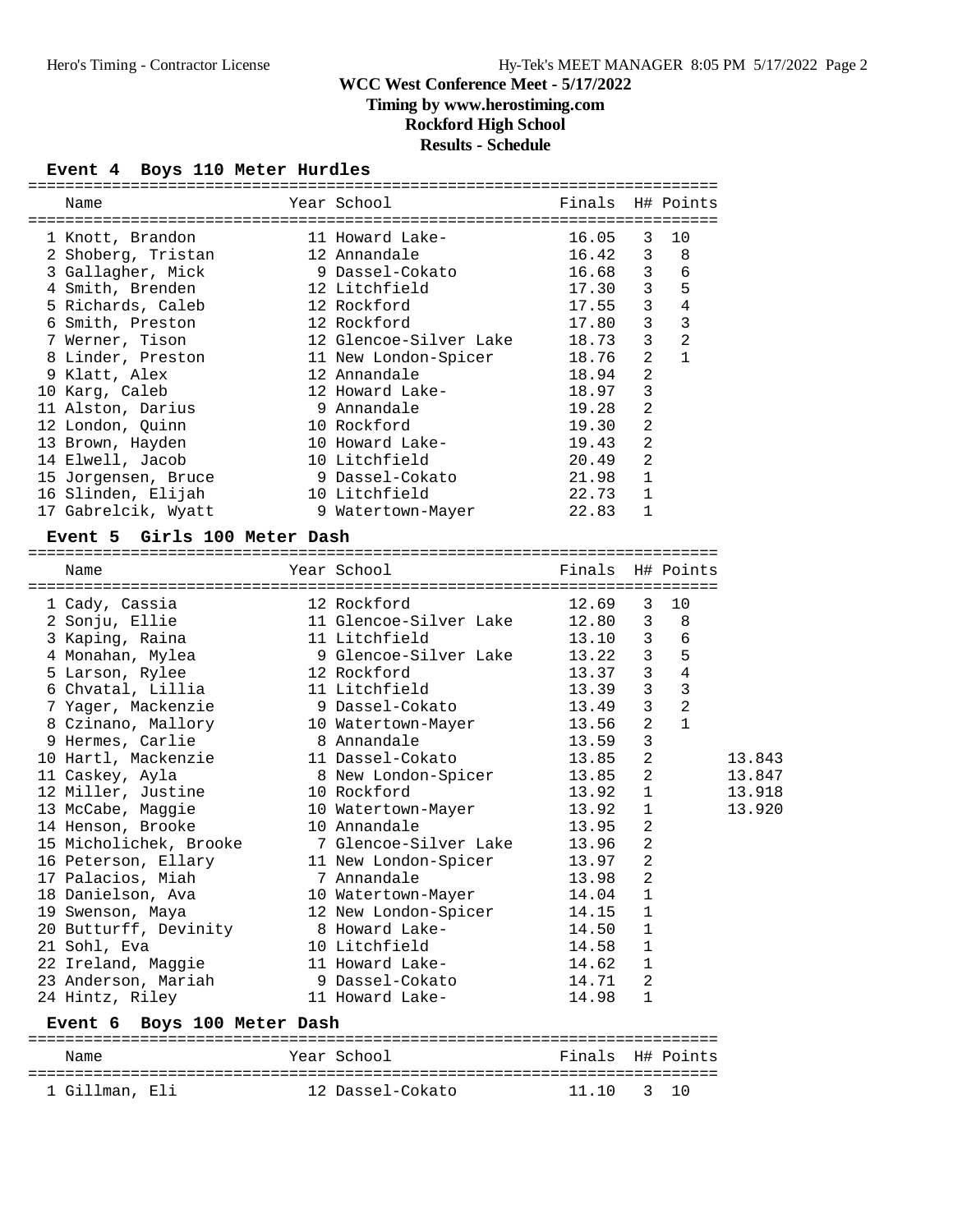# **Timing by www.herostiming.com**

**Rockford High School**

# **Results - Schedule**

### **....Event 6 Boys 100 Meter Dash**

| 2 Gillman, Monte                         |  | 10 Dassel-Cokato       | 11.16   | 3              | 8              |  |  |  |
|------------------------------------------|--|------------------------|---------|----------------|----------------|--|--|--|
| 3 Catlette, Ethan                        |  | 12 Rockford            | 11.68   | 3              | 6              |  |  |  |
| 4 Jones, Cam                             |  | 10 Howard Lake-        | 11.69   | 3              | 5              |  |  |  |
| 5 Smith, Dylan                           |  | 12 Watertown-Mayer     | 11.74   | 3              | $\overline{4}$ |  |  |  |
| 6 Scarbrough, Ethan                      |  | 11 Rockford            | 11.75   | $\overline{3}$ | $\mathbf{3}$   |  |  |  |
| 7 Jaskowiak, Mitchel                     |  | 12 Glencoe-Silver Lake | 11.76   | 3              | $\overline{a}$ |  |  |  |
| 8 Stedman, Logan                         |  | 10 Rockford            | 11.83   | 3              | $1\,$          |  |  |  |
| 9 Duke, Brody                            |  | 11 New London-Spicer   | 11.97   | $\overline{2}$ |                |  |  |  |
| 10 Greer, Jeremy                         |  | 12 Litchfield          | 12.00   | $\overline{2}$ |                |  |  |  |
| 11 Nelson, Jack                          |  | 11 Annandale           | 12.12   | $\overline{2}$ |                |  |  |  |
| 12 Healy, Joe                            |  | 10 Annandale           | 12.14   | $\overline{2}$ |                |  |  |  |
| 13 Herman, Carter                        |  | 10 New London-Spicer   | 12.24   | $\overline{2}$ |                |  |  |  |
| 14 Edmonson, Ashton                      |  | 11 Annandale           | 12.27   | $\mathbf{1}$   |                |  |  |  |
| 15 Cain, Isaac                           |  | 11 Howard Lake-        | 12.30   | $\overline{2}$ |                |  |  |  |
| 16 Rheault, Zach                         |  | 10 Howard Lake-        | 12.36   | $\mathbf{1}$   |                |  |  |  |
| 17 Link, Tate                            |  | 11 Dassel-Cokato       | 12.38   | $\overline{2}$ |                |  |  |  |
| 18 Meier, Joe                            |  | 11 Watertown-Mayer     | 12.70   | $\mathbf{1}$   |                |  |  |  |
| 19 Chellin, Dominic                      |  | 12 Litchfield          | 12.76   | $\mathbf{1}$   |                |  |  |  |
| 20 Taber, Tristan                        |  | 10 Glencoe-Silver Lake | 12.94   | $\mathbf{1}$   |                |  |  |  |
| 21 Martinez, Uriel                       |  | 9 Glencoe-Silver Lake  | 12.98   | $\mathbf{1}$   |                |  |  |  |
| 22 Pope, Aiden                           |  | 10 Watertown-Mayer     | 13.54   | $\mathbf{1}$   |                |  |  |  |
| 23 Rojas-Espzna, Samuel                  |  | 11 Litchfield          | 15.39   | $\mathbf{1}$   |                |  |  |  |
| Event 7 Girls 4x200 Meter Relay          |  |                        |         |                |                |  |  |  |
|                                          |  |                        |         |                |                |  |  |  |
| School                                   |  |                        | Finals  | Points         |                |  |  |  |
| 1 Glencoe-Silver Lake                    |  |                        | 1:47.37 | 10             |                |  |  |  |
| 2 Annandale                              |  |                        | 1:50.80 | 8              |                |  |  |  |
| 3 Dassel-Cokato                          |  |                        | 1:51.95 | 6              |                |  |  |  |
| 4 Rockford                               |  |                        | 1:54.44 | 5              |                |  |  |  |
| 5 New London-Spicer                      |  |                        | 1:58.48 | $\sqrt{4}$     |                |  |  |  |
| 6 Litchfield                             |  |                        | 2:02.28 | $\mathbf{3}$   |                |  |  |  |
| 7 Howard Lake-Waverly-Winsted            |  |                        | 2:14.82 | $\overline{2}$ |                |  |  |  |
| 8 Watertown-Mayer                        |  |                        | 2:19.88 | $\mathbf{1}$   |                |  |  |  |
| Boys 4x200 Meter Relay<br><b>Event 8</b> |  |                        |         |                |                |  |  |  |
|                                          |  |                        |         |                |                |  |  |  |

| School                                                                                                                                                             | Finals Points                                                                        |                                                               |
|--------------------------------------------------------------------------------------------------------------------------------------------------------------------|--------------------------------------------------------------------------------------|---------------------------------------------------------------|
| 1 Annandale<br>2 Howard Lake-Waverly-Winsted<br>3 Litchfield<br>4 Rockford<br>5 Dassel-Cokato<br>6 Glencoe-Silver Lake<br>7 New London-Spicer<br>8 Watertown-Mayer | 1:31.82<br>1:32.69<br>1:33.62<br>1:37.40<br>1:37.84<br>1:39.74<br>1:40.72<br>1:49.46 | 1 O<br>8<br>- 6<br>5<br>$\overline{4}$<br>3<br>$\mathfrak{D}$ |
| Event 9 Girls 1600 Meter Run                                                                                                                                       |                                                                                      |                                                               |
|                                                                                                                                                                    |                                                                                      |                                                               |

Name  $Year School$  Finals Points =======================================================================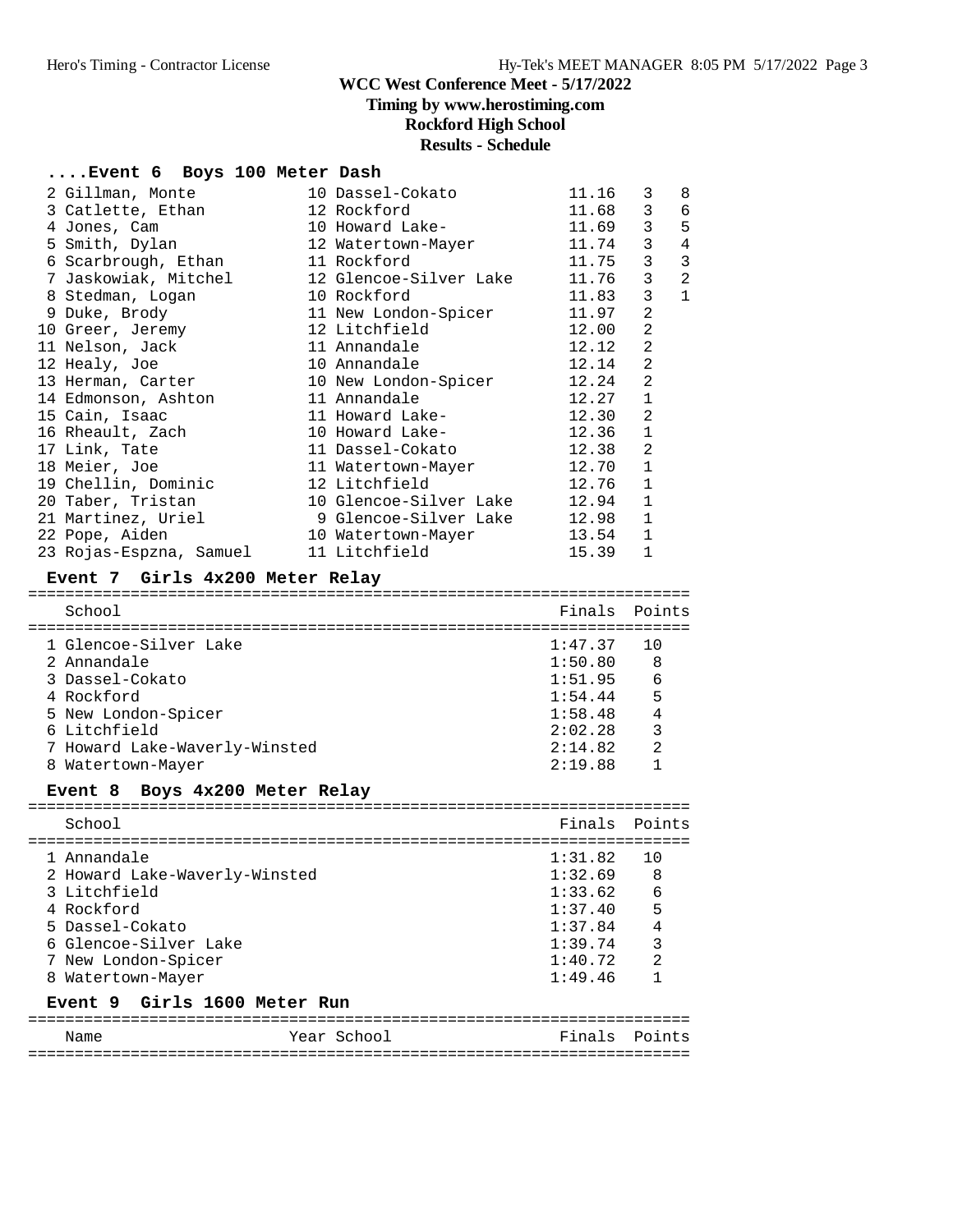**Timing by www.herostiming.com**

## **Rockford High School**

# **Results - Schedule**

## **....Event 9 Girls 1600 Meter Run**

| 1 Metcalf, Malayh       |                                                 | 12 Glencoe-Silver Lake 5:30.18 10                                       |                     |
|-------------------------|-------------------------------------------------|-------------------------------------------------------------------------|---------------------|
| 1:12.205(1:12.205)      | 2:38.083(1:25.878)                              | $4:06.929$ $(1:28.846)$ $5:30.172$ $(1:23.243)$                         |                     |
| 2 Trocke, Emily         | 8 Dassel-Cokato                                 | $5:35.05$ 8                                                             |                     |
| 1:15.850(1:15.850)      | 2:42.037(1:26.187)                              | $4:11.493$ $(1:29.457)$ $5:35.045$ $(1:23.552)$                         |                     |
| 3 Minear, Olivia        | 10 Annandale                                    | $5:43.30$ 6                                                             |                     |
| 1:16.109(1:16.109)      | 2:42.370(1:26.261)                              | $4:13.748$ $(1:31.378)$ $5:43.291$ $(1:29.543)$                         |                     |
| 4 Gifford, Alix         | 12 Rockford                                     | $5:48.23$ 5                                                             |                     |
| $1:25.801$ $(1:25.801)$ | 2:57.789(1:31.989)                              | $4:28.452$ $(1:30.663)$ $5:48.223$ $(1:19.771)$                         |                     |
| 5 Case, Kimberlyn       | 10 Litchfield                                   | $5:48.25$ 4                                                             |                     |
| $1:20.854$ $(1:20.854)$ | 2:51.858(1:31.004)                              | $4:25.276$ $(1:33.419)$ $5:48.248$ $(1:22.972)$                         |                     |
| 6 Ziegler, Kala         | 8 Litchfield                                    | $5:50.39$ 3                                                             |                     |
| 1:20.127(1:20.127)      | 2:51.545(1:31.418)                              | $4:25.005$ $(1:33.460)$ $5:50.388$ $(1:25.384)$                         |                     |
| 7 Jetson, Melanie       | 12 Howard Lake-                                 | 5:56.81<br>$\overline{2}$                                               |                     |
| 1:22.190(1:22.190)      | 2:53.770(1:31.581)                              | 4:24.955(1:31.185)                                                      | 5:56.809(1:31.855)  |
| 8 Smith, Elizabeth      | 10 Rockford                                     | $6:12.30$ 1                                                             |                     |
| $1:29.798$ $(1:29.798)$ |                                                 | $3:09.752$ $(1:39.954)$ $4:46.866$ $(1:37.114)$ $6:12.297$ $(1:25.432)$ |                     |
| 9 Wheeler, Jocie        | 9 Annandale                                     | 6:12.86                                                                 |                     |
| 1:25.187(1:25.187)      |                                                 | $3:00.803$ (1:35.617) $4:42.656$ (1:41.853) 6:12.855 (1:30.199)         |                     |
| 10 Barkeim, Haedyn      | 10 Rockford                                     | 6:14.60                                                                 |                     |
| $1:34.274$ $(1:34.274)$ | $3:10.748$ $(1:36.474)$                         | 4:46.249(1:35.501)                                                      | 6:14.597(1:28.349)  |
| 11 Guerrero, Kendall    | 12 Glencoe-Silver Lake 6:24.78                  |                                                                         |                     |
| 1:26.291(1:26.291)      | 3:06.512(1:40.221)                              | $4:50.174$ $(1:43.662)$                                                 | 6:24.775(1:34.601)  |
| 12 Rousseau, Ava        | 10 Watertown-Mayer                              | 6:28.51                                                                 |                     |
| $1:31.042$ $(1:31.042)$ | $3:10.861$ $(1:39.819)$ $4:53.539$ $(1:42.678)$ |                                                                         | 6:28.503(1:34.964)  |
| 13 Ekert, Lily          | 11 Annandale 6:30.66                            |                                                                         |                     |
| 1:26.630(1:26.630)      | $3:08.464$ $(1:41.835)$ $4:52.948$ $(1:44.484)$ |                                                                         | 6:30.660(1:37.712)  |
| 14 Verdeck, Claire      | 10 Glencoe-Silver Lake 7:39.06                  |                                                                         |                     |
| 1:48.667(1:48.667)      | 3:46.443(1:57.776)                              | 5:45.433(1:58.991)                                                      | 7:39.052 (1:53.619) |

### **Event 10 Boys 1600 Meter Run**

| Name                                                                    | <b>Example 1</b> Year School <b>Example 2</b> Finals Points                                                                                                                                                                   |             |  |
|-------------------------------------------------------------------------|-------------------------------------------------------------------------------------------------------------------------------------------------------------------------------------------------------------------------------|-------------|--|
|                                                                         |                                                                                                                                                                                                                               |             |  |
| 1 Wirth, Salvador 9 Annandale 4:32.59 10                                |                                                                                                                                                                                                                               |             |  |
|                                                                         | $1:10.839$ $(1:10.839)$ $2:21.692$ $(1:10.853)$ $3:27.597$ $(1:05.906)$ $4:32.585$ $(1:04.988)$                                                                                                                               |             |  |
| 2 Bortnem, Soren 10 Dassel-Cokato 4:37.61 8                             |                                                                                                                                                                                                                               |             |  |
|                                                                         | $1:10.865$ (1:10.865) $2:21.460$ (1:10.595) $3:30.106$ (1:08.646) $4:37.608$ (1:07.502)                                                                                                                                       |             |  |
| 3 Deiter, Chase               11 Howard Lake-             4:48.81     6 |                                                                                                                                                                                                                               |             |  |
|                                                                         | $1:11.342$ $(1:11.342)$ $2:24.046$ $(1:12.704)$ $3:38.156$ $(1:14.110)$ $4:48.801$ $(1:10.646)$                                                                                                                               |             |  |
| 4 Rogness, Ole 5 9 Litchfield 4:52.26 5                                 |                                                                                                                                                                                                                               |             |  |
|                                                                         | $1:11.141$ $(1:11.141)$ $2:22.658$ $(1:11.517)$ $3:38.753$ $(1:16.096)$ $4:52.254$ $(1:13.501)$                                                                                                                               |             |  |
| 5 Fahey, Owen 10 Annandale 4:53.95 4                                    |                                                                                                                                                                                                                               |             |  |
|                                                                         | $1:11.114$ $(1:11.114)$ $2:24.069$ $(1:12.956)$ $3:40.468$ $(1:16.399)$ $4:53.945$ $(1:13.478)$                                                                                                                               |             |  |
| 6 Martinez, Ezequiel 10 Glencoe-Silver Lake 5:05.79 3                   |                                                                                                                                                                                                                               |             |  |
|                                                                         | $1:11.438$ $(1:11.438)$ $2:25.816$ $(1:14.378)$ $3:45.534$ $(1:19.719)$ $5:05.781$ $(1:20.247)$                                                                                                                               |             |  |
| 7 Riemer, Ezekiel                     12 Howard Lake-                   |                                                                                                                                                                                                                               | 5:07.60 2   |  |
|                                                                         | $1:11.793$ $(1:11.793)$ $2:28.603$ $(1:16.810)$ $3:51.370$ $(1:22.767)$ $5:07.599$ $(1:16.230)$                                                                                                                               |             |  |
| 8 Mager, Tyler 5 9 Rockford                                             |                                                                                                                                                                                                                               | $5:07.63$ 1 |  |
|                                                                         | $1:13.677$ $(1:13.677)$ $2:33.448$ $(1:19.771)$ $3:54.661$ $(1:21.213)$ $5:07.621$ $(1:12.961)$                                                                                                                               |             |  |
| 9 Braun, Colton                                                         | 9 Rockford 9 and 20 April 19 and 20 April 20 April 20 April 20 April 20 April 20 April 20 April 20 April 20 April 20 April 20 April 20 April 20 April 20 April 20 April 20 April 20 April 20 April 20 April 20 April 20 April | 5:09.83     |  |
|                                                                         | $1:14.451$ $(1:14.451)$ $2:33.811$ $(1:19.360)$ $3:55.185$ $(1:21.375)$ $5:09.822$ $(1:14.637)$                                                                                                                               |             |  |
|                                                                         |                                                                                                                                                                                                                               | 5:11.11     |  |
|                                                                         | $1:12.644$ $(1:12.644)$ $2:31.410$ $(1:18.766)$ $3:53.013$ $(1:21.603)$ $5:11.101$ $(1:18.088)$                                                                                                                               |             |  |
| 11 Johnson, Nicodemus 8 Dassel-Cokato 5:15.10                           |                                                                                                                                                                                                                               |             |  |
|                                                                         | $1:14.073$ $(1:14.073)$ $2:34.032$ $(1:19.959)$ $3:56.003$ $(1:21.971)$ $5:15.098$ $(1:19.096)$                                                                                                                               |             |  |
|                                                                         |                                                                                                                                                                                                                               |             |  |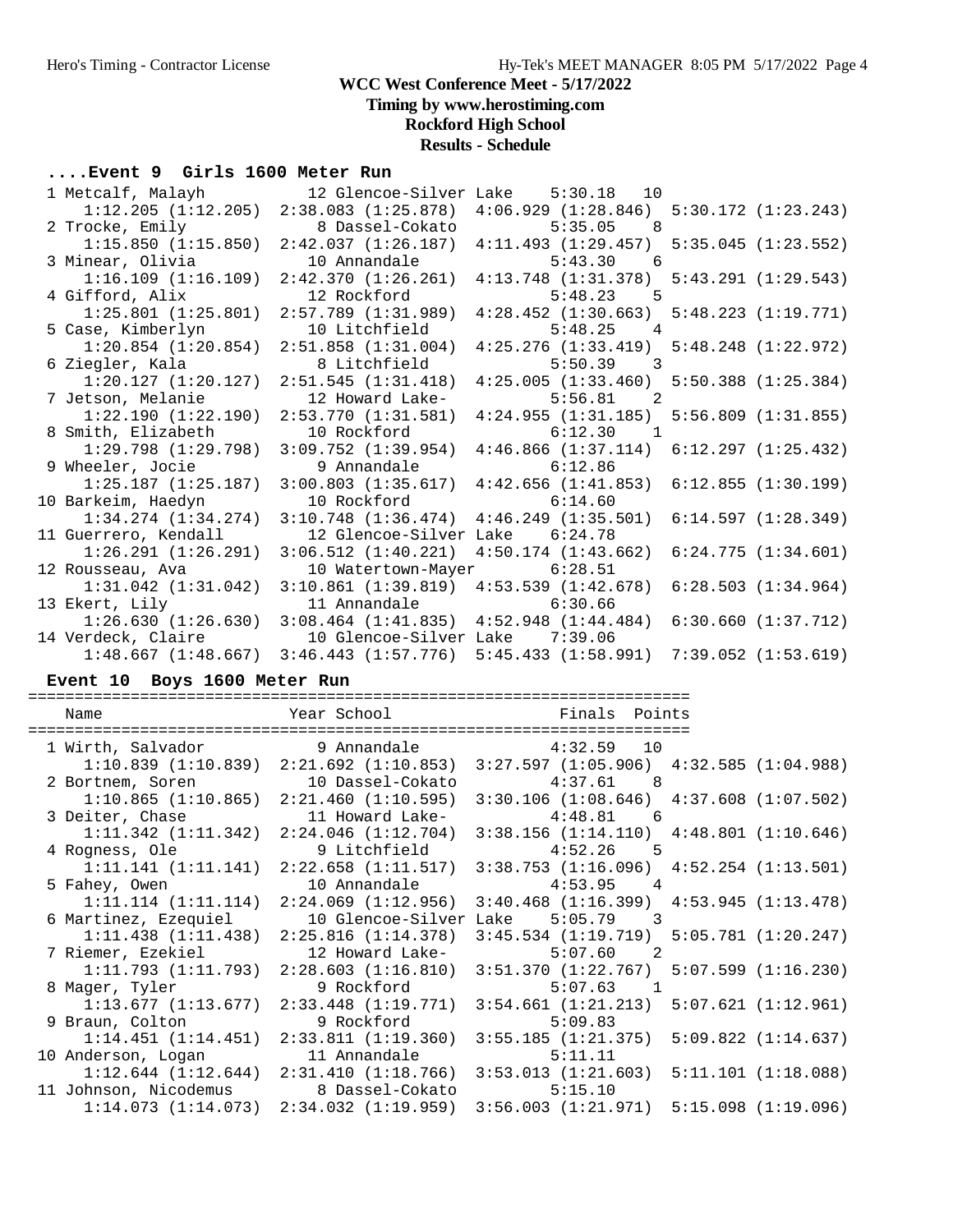**Timing by www.herostiming.com**

### **Rockford High School**

**Results - Schedule**

#### **....Event 10 Boys 1600 Meter Run**

| 12 Barnhart, Caleb      | 10 Watertown-Mayer 5:25.15                      |                         |                         |
|-------------------------|-------------------------------------------------|-------------------------|-------------------------|
| $1:14.748$ $(1:14.748)$ | $2:37.710$ $(1:22.963)$ $4:04.215$ $(1:26.505)$ |                         | 5:25.141(1:20.926)      |
| 13 Nelson, Alex         | 12 Rockford                                     | 5:45.00                 |                         |
| $1:21.359$ $(1:21.359)$ | $2:50.573$ $(1:29.214)$ $4:21.302$ $(1:30.730)$ |                         | 5:44.993(1:23.691)      |
| 14 Freitag, Benton      | 8 Glencoe-Silver Lake 5:45.05                   |                         |                         |
| 1:20.923(1:20.923)      | $2:51.124$ $(1:30.202)$                         | $4:23.418$ $(1:32.294)$ | 5:45.046(1:21.629)      |
| 15 Christensen, Kole    | 8 Glencoe-Silver Lake 5:46.45                   |                         |                         |
| 1:18.973(1:18.973)      | $2:50.191$ $(1:31.219)$ $4:21.327$ $(1:31.136)$ |                         | $5:46.448$ $(1:25.121)$ |
| 16 Kuznia, Cade         | 9 Howard Lake-                                  | 5:46.58                 |                         |
| $1:22.689$ $(1:22.689)$ | 2:51.329(1:28.640)                              | $4:22.082$ $(1:30.754)$ | 5:46.571(1:24.489)      |
| 17 Pererva, Isaiah      | 9 Dassel-Cokato                                 | 5:55.89                 |                         |
| $1:20.246$ $(1:20.246)$ | 2:50.583(1:30.337)                              | $4:23.429$ $(1:32.846)$ | 5:55.885(1:32.457)      |
| 18 Izazaga, Edwin       | 9 Litchfield                                    | 5:59.26                 |                         |
| $1:23.094$ $(1:23.094)$ | 2:51.653(1:28.560)                              | 4:26.987(1:35.334)      | 5:59.254 (1:32.267)     |

#### **Event 11 Girls 4x100 Meter Relay**

=======================================================================

|   | School                        | Finals Points |                |
|---|-------------------------------|---------------|----------------|
|   | 1 Rockford                    | 50.88         |                |
|   |                               |               |                |
|   | 2 Annandale                   | 52.40         | 8              |
|   | 3 New London-Spicer           | 52.60         | 6              |
|   | 4 Dassel-Cokato               | 52.77         | 5              |
|   | 5 Glencoe-Silver Lake         | 54.10         |                |
|   | 6 Litchfield                  | 54.45         |                |
|   | 7 Howard Lake-Waverly-Winsted | 56.48         | $\mathfrak{D}$ |
| 8 | Watertown-Mayer               | 59.41         |                |
|   |                               |               |                |

#### **Event 12 Boys 4x100 Meter Relay**

======================================================================= School **Finals Points** ======================================================================= 1 Rockford 44.08 10<br>
2 Dassel-Cokato 44.39 8 2 Dassel-Cokato 3 Litchfield 44.84 6 4 Annandale 46.73 5 5 Howard Lake-Waverly-Winsted 47.13 4<br>6 New London-Spicer 47.28 3 6 New London-Spicer 47.28<br>7 Glencoe-Silver Lake 48.83 7 Glencoe-Silver Lake 48.83 2 8 Watertown-Mayer 62.31 1

#### **Event 13 Girls 400 Meter Dash**

========================================================================== Name Year School Finals H# Points ========================================================================== 1 West, Jane 10 Rockford 1:01.35 3 10 2 Kariniemi, Kate 11 Rockford 1:01.74 3 8 3 Bollman, Brooke 9 Dassel-Cokato 1:02.40 3 6 4 Robertson, Olivia 9 Dassel-Cokato 1:03.07 3 5 5 Czinano, Mallory 10 Watertown-Mayer 1:03.73 2 4 6 Zillmer, Kylah 8 Howard Lake- 1:05.54 3 3 7 Roediger, Ayla 8 New London-Spicer 1:05.77 3 2 8 Pederson, Danica 8 New London-Spicer 1:05.89 3 1 9 Kraemer, Kelly 10 Dassel-Cokato 1:06.04 3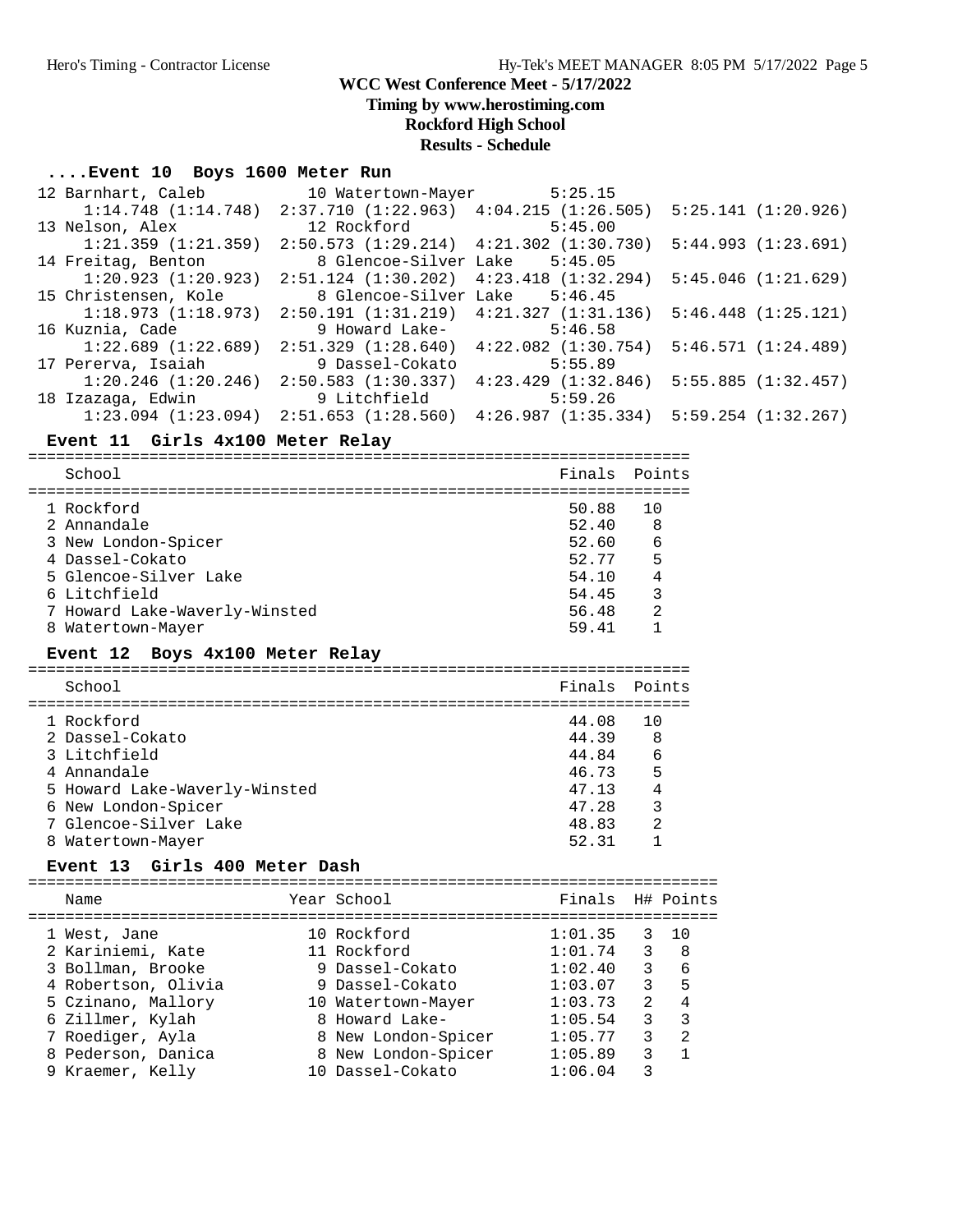**Timing by www.herostiming.com**

### **Rockford High School**

## **Results - Schedule**

#### **....Event 13 Girls 400 Meter Dash**

| 10 Koshiol, Anabelle | 9 Rockford            | 1:06.08 | 2              |
|----------------------|-----------------------|---------|----------------|
| 11 Krzmarick, Nicole | 9 Howard Lake-        | 1:07.10 | 2              |
| 12 Truscinski, Grace | 9 New London-Spicer   | 1:07.69 | 2              |
| 13 Frisbie, Kira     | 11 Watertown-Mayer    | 1:07.92 | 2              |
| 14 Tepley, Jackie    | 10 Howard Lake-       | 1:08.34 | 2              |
| 15 Amundson, Addison | 9 Annandale           | 1:08.79 | $\overline{2}$ |
| 16 Johnson, Thelia   | 9 Annandale           | 1:09.72 | $\overline{2}$ |
| 17 Halverson, Neveah | 10 Annandale          | 1:11.50 | $\mathbf{1}$   |
| 18 Wanous, Olivia    | 9 Glencoe-Silver Lake | 1:11.56 | $\mathbf 1$    |
| 19 Boerema, Maggie   | 12 Litchfield         | 1:12.19 | $\mathbf{1}$   |
| 20 Hubert, Annabelle | 9 Watertown-Mayer     | 1:14.96 | $\mathbf{1}$   |
| 21 Sievert, Anna     | 9 Glencoe-Silver Lake | 1:15.39 | $\mathbf{1}$   |
| 22 Caron, Brooke     | 9 Litchfield          | 1:20.83 |                |

#### **Event 14 Boys 400 Meter Dash**

========================================================================== Name The Year School The Finals H# Points ========================================================================== 1 Schimelpfenig, Maxwell 12 Annandale 51.44 3 10 2 Skinner, Henry 11 Rockford 52.00 3 8 3 Kuehl, Lukas 10 Litchfield 52.77 3 6 4 Smith, Dylan 12 Watertown-Mayer 53.00 3 5 5 Karg, Caleb 12 Howard Lake- 53.36 3 4 6 Ailie, Markus 10 Dassel-Cokato 54.36 3 3 7 Utecht, Jaxson 10 Dassel-Cokato 55.06 3 2 8 Caturia, Brandon 12 Howard Lake- 55.58 3 1 9 Woelfel, Noah 12 New London-Spicer 55.79 2 10 Davidson, Hale 11 Annandale 56.10 2 11 Sundberg, Alex 9 Annandale 56.75 2 12 Wookey, Ben 10 New London-Spicer 56.89 2 13 Marxhausen, Chase 9 New London-Spicer 58.08 2 14 Bebo, Aaron 12 Howard Lake- 58.35 1 15 Pope, Aiden 10 Watertown-Mayer 58.37 2 16 Houghton, Tim 9 Rockford 58.83 2 17 Amberg, Kaeden 12 Glencoe-Silver Lake 1:01.83 1 18 DeSmith, Arik 9 Litchfield 1:03.16 2 19 Robran, Ethan 7 Rockford 1:03.33 1 20 Slinden, Elijah 10 Litchfield 1:04.27 1

#### **Event 15 Girls 300 Meter Hurdles**

| Name                                | Year School                    | Finals H# Points |                |                |
|-------------------------------------|--------------------------------|------------------|----------------|----------------|
| 1 Paul, Arianna<br>2 Robran, Aliyah | 12 Howard Lake-<br>12 Rockford | 46.93<br>48.80   | 3<br>3         | - 1 O<br>8     |
| 3 Baumann, Brooke                   | 12 Howard Lake-                | 50.07            | 3              | 6              |
| 4 Gilbert, Anja                     | 12 Watertown-Mayer             | 51.97            | 3              | 5              |
| 5 Monahan, Mylea                    | 9 Glencoe-Silver Lake          | 51.98            | 3              | 4              |
| 6 O'Konek, Rylee                    | 9 Annandale                    | 52.00            | 3              | 3              |
| 7 Millner, Claire                   | 12 Annandale                   | 52.37            | 3              | $\mathfrak{D}$ |
| 8 Joyer, Riley                      | 9 Litchfield                   | 52.67            | $\mathfrak{D}$ |                |
| 9 Birhanzl, Avery                   | 7 Rockford                     | 53.18            | $\mathfrak{D}$ |                |
| 10 Woodward, Natalie                | 7 Rockford                     | 53.99            | 3              |                |
| 11 Gallagher, Madisynne             | 7 Dassel-Cokato                | 54.27            | 2              |                |
|                                     |                                |                  |                |                |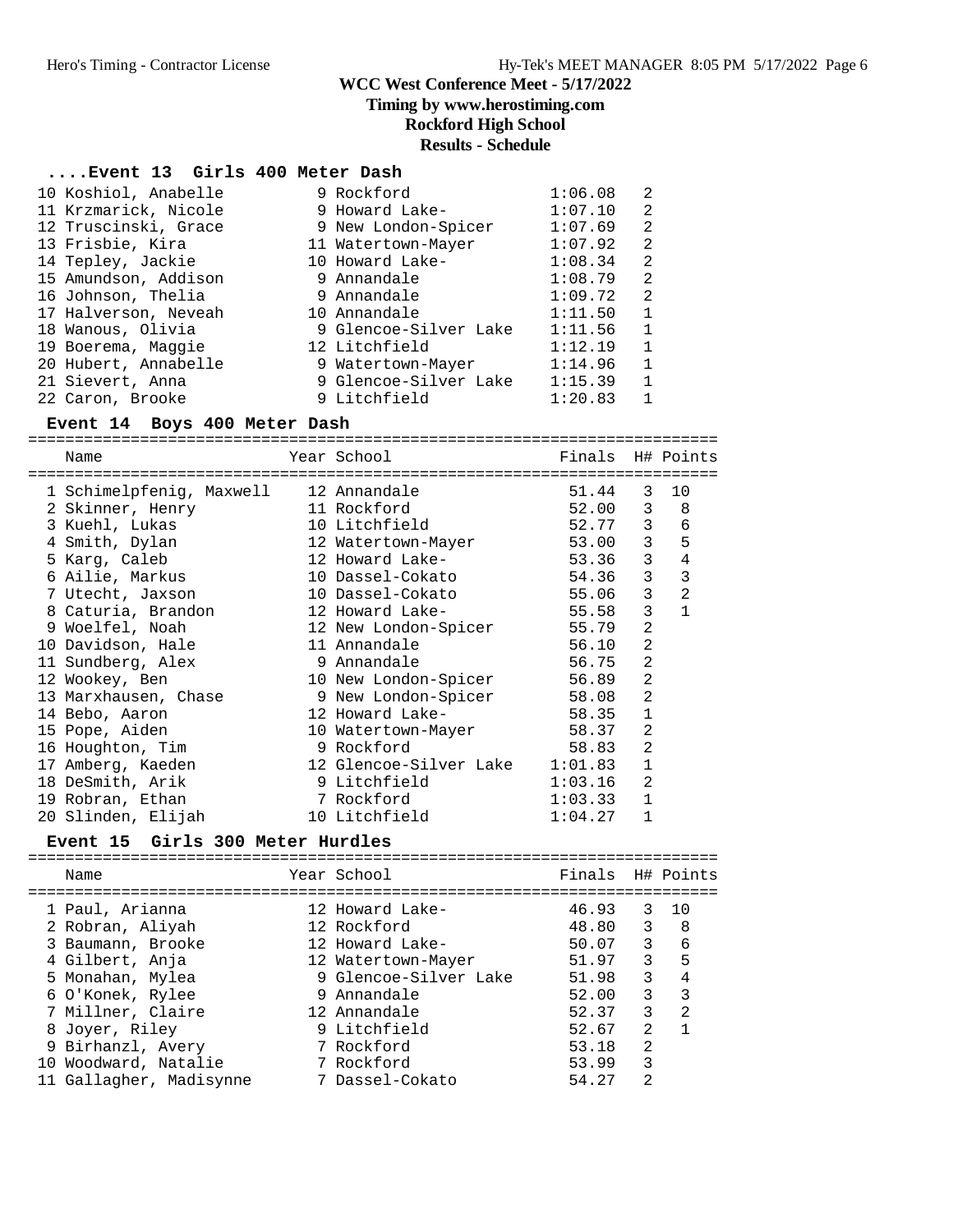**Timing by www.herostiming.com**

# **Rockford High School**

**Results - Schedule**

## **....Event 15 Girls 300 Meter Hurdles**

| 12 Madsen, Eleanor   | 10 New London-Spicer  | 54.99   | 2 |
|----------------------|-----------------------|---------|---|
| 13 Rolighed, Claire  | 10 New London-Spicer  | 55.35   | 2 |
| 14 Kulm, Jillian     | 12 Annandale          | 56.21   |   |
| 15 Wuotila, Maya     | 9 Litchfield          | 56.36   | 2 |
| 16 Heun, Maris       | 12 Watertown-Mayer    | 56.37   | 2 |
| 17 Dengerud, Shelby  | 10 Litchfield         | 57.18   |   |
| 18 Johnson, Myah     | 10 New London-Spicer  | 57.95   | 2 |
| 19 Phalen, Ellie     | 10 Watertown-Mayer    | 58.14   |   |
| 20 Bieganek, Madison | 9 Glencoe-Silver Lake | 1:02.06 |   |

#### **Event 16 Boys 300 Meter Hurdles**

==========================================================================

| Name                    | Year School            | Finals  |                | H# Points    |
|-------------------------|------------------------|---------|----------------|--------------|
| 1 Knott, Brandon        | 11 Howard Lake-        | 39.92   | 3              | 10           |
| 2 Gallagher, Mick       | 9 Dassel-Cokato        | 42.48   | 3              | 8            |
| 3 Smith, Brenden        | 12 Litchfield          | 43.19   | 3              | 6            |
| 4 Richards, Caleb       | 12 Rockford            | 43.40   | 3              | 5            |
| 5 Smith, Preston        | 12 Rockford            | 43.41   | 3              | 4            |
| 6 Shoberg, Tristan      | 12 Annandale           | 43.99   | 3              | 3            |
| 7 Werner, Tison         | 12 Glencoe-Silver Lake | 44.29   | 3              | 2            |
| 8 Brown, Hayden         | 10 Howard Lake-        | 45.28   | $\mathfrak{D}$ | $\mathbf{1}$ |
| 9 Alston, Darius        | 9 Annandale            | 45.40   | 3              |              |
| 10 Simmons, Michael     | 9 Dassel-Cokato        | 47.05   | $\mathbf{1}$   |              |
| 11 Christopherson, Liam | 10 Howard Lake-        | 47.23   | 2              |              |
| 12 Bushel, Brayden      | 11 Annandale           | 47.70   | $\overline{2}$ |              |
| 13 Linder, Preston      | 11 New London-Spicer   | 47.88   | $\overline{2}$ |              |
| 14 Elwell, Jacob        | 10 Litchfield          | 49.56   | 2              |              |
| 15 London, Quinn        | 10 Rockford            | 49.68   | $\overline{a}$ |              |
| 16 Gilbert, Lonne       | 9 Watertown-Mayer      | 54.51   | $\overline{2}$ |              |
| 17 Jorgensen, Bruce     | 9 Dassel-Cokato        | 56.53   | $\mathbf{1}$   |              |
| 18 Gabrelcik, Wyatt     | 9 Watertown-Mayer      | 1:02.11 |                |              |

#### **Event 17 Girls 800 Meter Run**

| Name                                                                  | Year School                           | Finals H# Points |                          |               |
|-----------------------------------------------------------------------|---------------------------------------|------------------|--------------------------|---------------|
| 1 Sauers, Kylee                                                       | 12 Rockford                           | $2:27.97$ 2 10   |                          |               |
| $1:16.532$ $(1:16.532)$ $2:27.968$ $(1:11.436)$<br>2 LeSage, Madison  | 10 Howard Lake-                       | 2:29.07 2        |                          | 8             |
| $1:16.316$ $(1:16.316)$ $2:29.066$ $(1:12.750)$<br>3 Thompson, Maggie | 9 Rockford                            | 2:31.92          | $\overline{\phantom{a}}$ | 6             |
| $1:17.091$ $(1:17.091)$ $2:31.911$ $(1:14.820)$                       |                                       |                  |                          |               |
| 4 Trocke, Emily<br>$1:16.084$ $(1:16.084)$                            | 8 Dassel-Cokato<br>2:34.315(1:18.231) | 2:34.32          | 2                        | 5             |
| 5 Thompson, Claire                                                    | 8 Annandale                           | 2:36.08          | 2                        | 4             |
| $1:17.584$ (1:17.584)<br>6 Fasching, Ivy                              | 2:36.073(1:18.489)<br>11 Howard Lake- | 2:37.67          | 2                        | 3             |
| $1:17.315$ $(1:17.315)$ $2:37.661$ $(1:20.346)$                       |                                       | 2:39.50          | $\mathcal{L}$            | $\mathcal{L}$ |
| 7 Techel, Samantha<br>$1:18.929$ $(1:18.929)$ $2:39.497$ $(1:20.568)$ | 10 Annandale                          |                  |                          |               |
| 8 James, Natasha<br>$1:19.298$ $(1:19.298)$ $2:39.697$ $(1:20.399)$   | 12 Rockford                           | 2:39.70          |                          |               |
|                                                                       |                                       |                  |                          |               |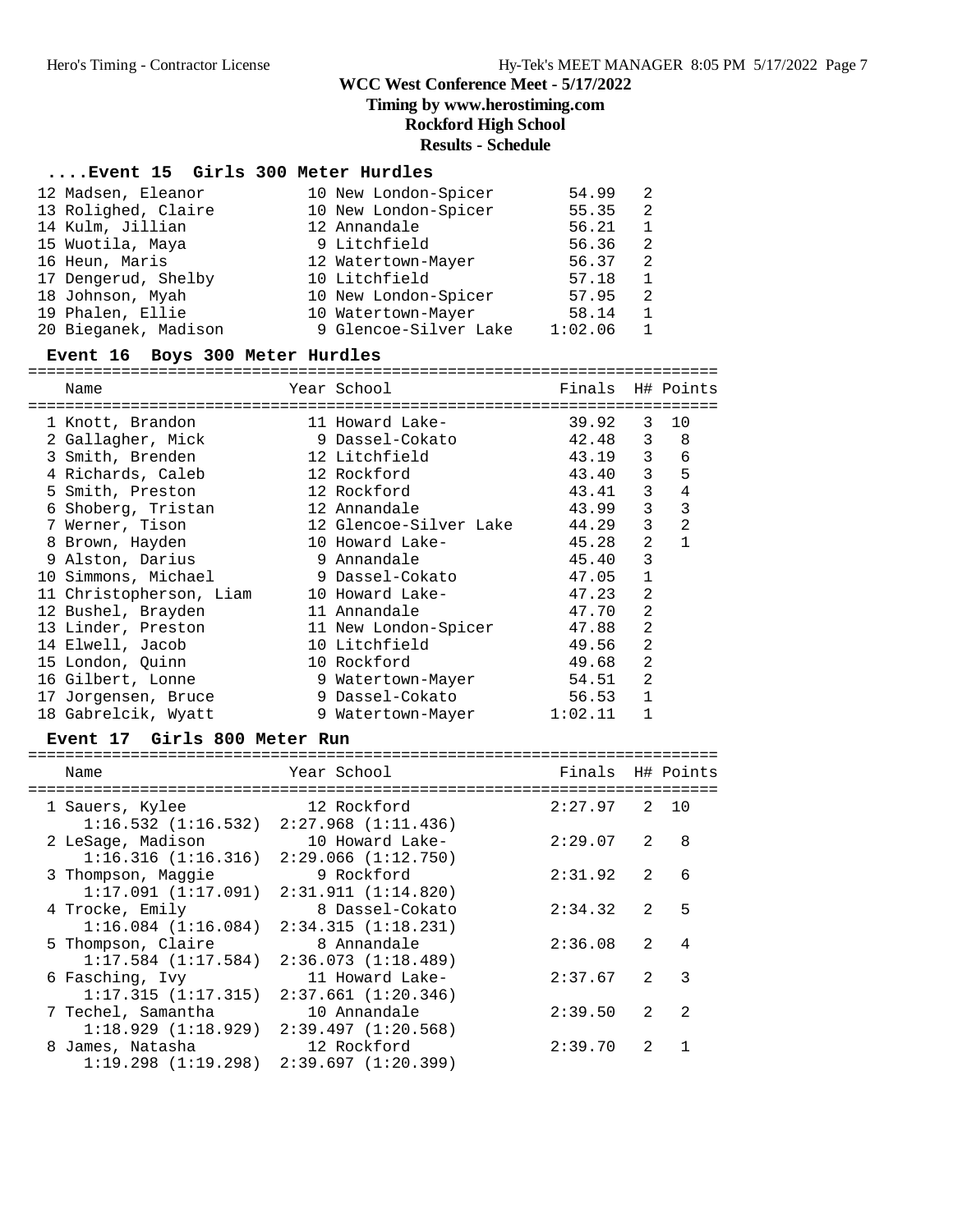## **Timing by www.herostiming.com**

## **Rockford High School**

### **Results - Schedule**

### **....Event 17 Girls 800 Meter Run**

| 9 Aho, Emily            | 12 Dassel-Cokato       | 2:40.19 | 2              |
|-------------------------|------------------------|---------|----------------|
| 1:18.869(1:18.869)      | 2:40.183(1:21.314)     |         |                |
| 10 Boetel, Abigale      | 12 Glencoe-Silver Lake | 2:41.89 | $\mathbf{1}$   |
| 1:19.284(1:19.284)      | 2:41.889(1:22.605)     |         |                |
| 11 Jetson, Melanie      | 12 Howard Lake-        | 2:47.79 | $\mathfrak{D}$ |
| 1:19.724(1:19.724)      | 2:47.785(1:28.061)     |         |                |
| 12 Lara, Tynisa         | 11 Litchfield          | 2:48.11 | $\mathbf{1}$   |
| 1:25.319(1:25.319)      | 2:48.107(1:22.788)     |         |                |
| 13 Domjahn, Bryn        | 10 Watertown-Mayer     | 2:48.44 | $\mathbf{1}$   |
| $1:25.026$ $(1:25.026)$ | 2:48.434(1:23.408)     |         |                |
| 14 Heun, Ava            | 10 Watertown-Mayer     | 2:48.77 | $\mathbf{1}$   |
| 1:23.490(1:23.490)      | 2:48.770(1:25.280)     |         |                |
| 15 Woelfel, Madyson     | 8 New London-Spicer    | 2:50.43 | $\mathbf{1}$   |
| 1:26.200(1:26.200)      | 2:50.428(1:24.228)     |         |                |
| 16 Woefel, Abby         | 10 Litchfield          | 2:52.00 | $\mathbf{1}$   |
| 1:25.177(1:25.177)      | 2:51.991(1:26.814)     |         |                |
| 17 Klippenes, Mariah    | 9 Annandale            | 2:54.37 | $\mathbf{1}$   |
| $1:26.178$ $(1:26.178)$ | 2:54.369(1:28.191)     |         |                |
| 18 Mattson, Samantha    | 8 Glencoe-Silver Lake  | 2:57.84 | $\mathbf{1}$   |
| $1:27.132$ $(1:27.132)$ | 2:57.833(1:30.701)     |         |                |
| 19 Olson, Kendyl        | 10 Watertown-Mayer     | 3:10.03 | $\mathbf{1}$   |
| 1:36.006(1:36.006)      | 3:10.029(1:34.023)     |         |                |
| 20 Brinkmann, Erika     | 9 Glencoe-Silver Lake  | 3:19.39 | 1              |
| $1:35.468$ $(1:35.468)$ | 3:19.386(1:43.918)     |         |                |

### **Event 18 Boys 800 Meter Run**

| Name            |                                            | Year School                                                                                               | Finals H# Points |                |                             |
|-----------------|--------------------------------------------|-----------------------------------------------------------------------------------------------------------|------------------|----------------|-----------------------------|
|                 |                                            | 1 Hallaway, Connor 12 Glencoe-Silver Lake 2:03.59 2 10<br>$1:02.022$ $(1:02.022)$ $2:03.589$ $(1:01.567)$ |                  |                |                             |
|                 |                                            | 2 Adams, Aidan 12 Rockford<br>$1:01.762$ $(1:01.762)$ $2:06.245$ $(1:04.483)$                             | $2:06.25$ 2 8    |                |                             |
| 3 Massman, Will |                                            | 11 Annandale<br>$1:01.864$ $(1:01.864)$ $2:08.500$ $(1:06.636)$                                           | 2:08.50          |                | $\overline{2}$<br>6         |
| 4 Veith, Haydn  |                                            | 12 Dassel-Cokato<br>$1:02.032$ $(1:02.032)$ $2:08.780$ $(1:06.748)$                                       | 2:08.78          | $2^{\circ}$    | 5                           |
|                 |                                            | 5 Bortnem, Soren 10 Dassel-Cokato<br>$1:05.266$ (1:05.266) $2:10.620$ (1:05.354)                          | $2:10.62$ 2      |                | 4                           |
| 6 Neuman, Ryan  |                                            | 11 Annandale<br>$1:03.953$ $(1:03.953)$ $2:11.874$ $(1:07.921)$                                           | 2:11.88          | $\overline{2}$ | 3                           |
| 7 Burau, Drew   |                                            | 12 Howard Lake-<br>$1:04.509$ $(1:04.509)$ $2:13.577$ $(1:09.068)$                                        | 2:13.58          | $2^{\circ}$    | 2                           |
| 8 Sundve, Gavyn |                                            | 12 Litchfield<br>$1:02.598$ $(1:02.598)$ $2:13.817$ $(1:11.219)$                                          | 2:13.82          |                | $2^{\circ}$<br>$\mathbf{1}$ |
|                 | 9 Michlitsch, Tanner                       | 9 Rockford<br>$1:06.219$ $(1:06.219)$ $2:14.858$ $(1:08.639)$                                             | 2:14.86          | 2              |                             |
|                 | 10 Seaberg, Dylan<br>$1:05.378$ (1:05.378) | 12 Dassel-Cokato<br>2:15.476(1:10.098)                                                                    | 2:15.48          | 2              |                             |
|                 |                                            | 11 Kulavik, Ty 10 Rockford<br>$1:09.964$ $(1:09.964)$ $2:15.866$ $(1:05.902)$                             | 2:15.87          | 1              |                             |
|                 |                                            | 12 Martinez, Bryan 10 Annandale<br>$1:06.285$ $(1:06.285)$ $2:16.762$ $(1:10.477)$                        | $2:16.77$ 1      |                | 2:16.762                    |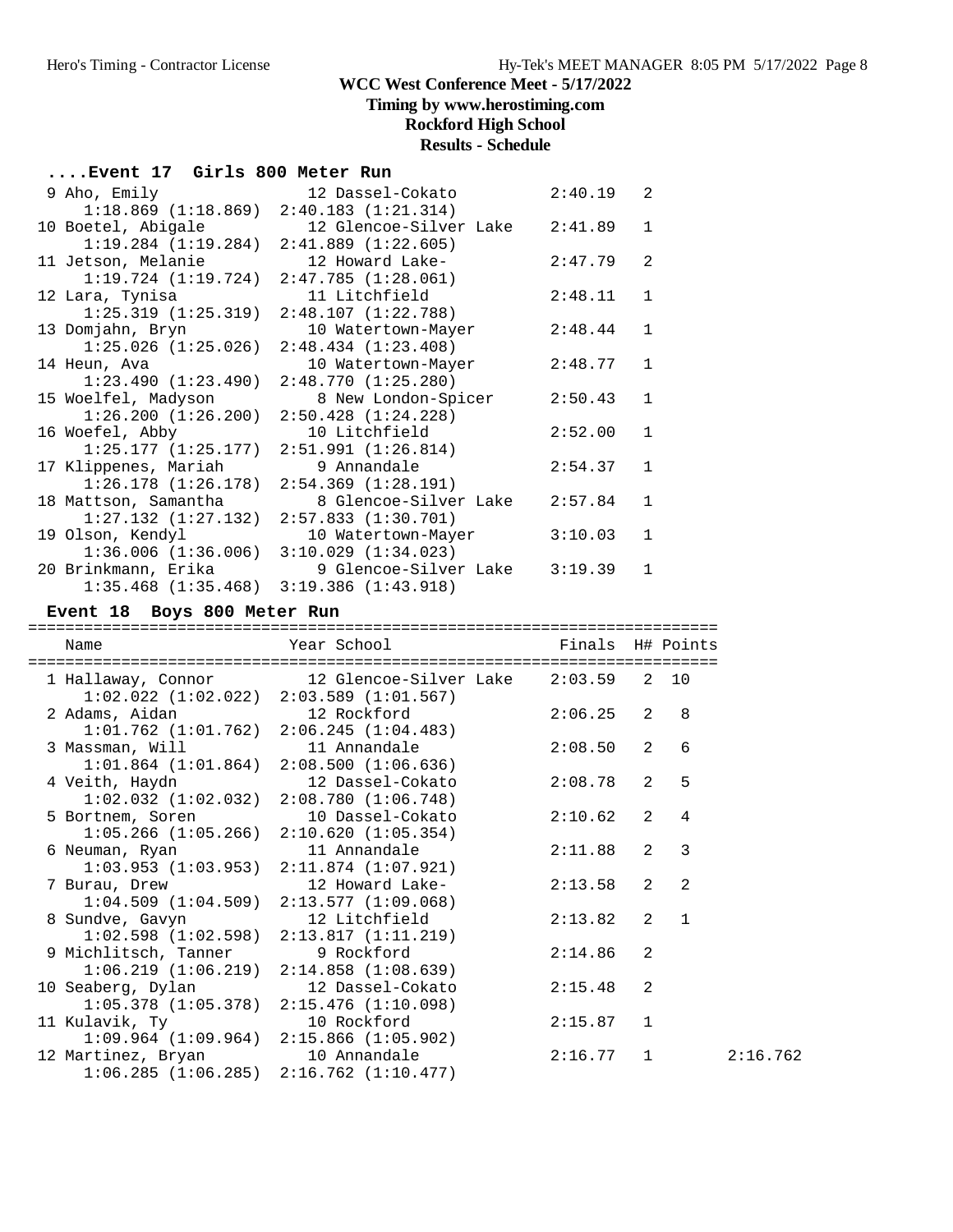**Timing by www.herostiming.com**

#### **Rockford High School**

#### **Results - Schedule**

#### **....Event 18 Boys 800 Meter Run**

| 13 Helgeson, Preston             12 Howard Lake- |                                                        | $2:16.77$ 2 | 2:16.764 |
|--------------------------------------------------|--------------------------------------------------------|-------------|----------|
|                                                  | $1:05.594$ $(1:05.594)$ $2:16.764$ $(1:11.170)$        |             |          |
|                                                  | 14 Knudsen, Ethan 10 Litchfield                        | 2:21.99 1   |          |
|                                                  | $1:11.567$ $(1:11.567)$ $2:21.982$ $(1:10.415)$        |             |          |
|                                                  | 15 Fiecke, Ethan 12 Howard Lake-                       | $2:22.25$ 1 |          |
|                                                  | $1:10.802$ $(1:10.802)$ $2:22.249$ $(1:11.447)$        |             |          |
|                                                  | 16 Maritinez, Aztec 51 9 Glencoe-Silver Lake 2:26.41 1 |             |          |
|                                                  | $1:12.895$ $(1:12.895)$ $2:26.402$ $(1:13.507)$        |             |          |
| 17 Olson, Arthur                                 | 9 New London-Spicer 2:27.38 1                          |             |          |
|                                                  | $1:12.043$ $(1:12.043)$ $2:27.372$ $(1:15.329)$        |             |          |
|                                                  |                                                        | 2:29.22 1   |          |
|                                                  | $1:13.845$ $(1:13.845)$ $2:29.220$ $(1:15.375)$        |             |          |
|                                                  | 19 Jewison, Luke 50 9 Watertown-Mayer                  | 2:29.58 1   |          |
|                                                  | $1:12.558$ $(1:12.558)$ $2:29.572$ $(1:17.014)$        |             |          |
| 20 Cox, Anton                                    | 9 Litchfield                                           | $2:30.58$ 1 |          |
|                                                  | $1:12.277$ $(1:12.277)$ $2:30.572$ $(1:18.295)$        |             |          |
|                                                  | 21 Headlee, Michael 11 Glencoe-Silver Lake 2:35.70 1   |             |          |
|                                                  | $1:16.153$ $(1:16.153)$ $2:35.700$ $(1:19.547)$        |             |          |
|                                                  | 22 Snow, Isaac 10 New London-Spicer 2:37.55 1          |             |          |
|                                                  | $1:15.693$ $(1:15.693)$ $2:37.543$ $(1:21.850)$        |             |          |

#### **Event 19 Girls 200 Meter Dash**

========================================================================== Name Year School Finals H# Points ========================================================================== 1 Cady, Cassia 12 Rockford 25.84 3 10 2 Kaping, Raina 11 Litchfield 27.30 3 8 3 Larson, Rylee 12 Rockford 27.76 3 6 4 Bollman, Brooke 9 Dassel-Cokato 27.93 3 5 5 Czinano, Mallory 10 Watertown-Mayer 28.14 2 4 6 Christianson, Brooklyn 10 Glencoe-Silver Lake 28.26 3 3 7 Norgren, Sydney 11 Annandale 28.31 3 2 8 Chvatal, Lillia 11 Litchfield 28.33 3 1 9 Kariniemi, Sofia 9 Rockford 28.51 1 10 Aho, Kimberly 10 Dassel-Cokato 28.63 2 11 Henson, Alicia 12 Annandale 28.64 2 12 Jorgensen, Cherish 12 Dassel-Cokato 28.88 2 13 Danielson, Ava 10 Watertown-Mayer 29.03 2 14 McCabe, Maggie 10 Watertown-Mayer 29.16 2 15 Caskey, Ayla 8 New London-Spicer 29.18 2 16 Henson, Brooke 10 Annandale 29.34 2 17 Swenson, Maya 12 New London-Spicer 29.42 1 18 Tepley, Jackie 10 Howard Lake- 29.71 1 19 Betcher, Lauren 9 Glencoe-Silver Lake 31.06 1 20 Dierenfeld, Avery 11 New London-Spicer 31.09 1 21 Paul, Brianna 9 Howard Lake- 33.87 1 22 Mahonney, Ella 9 Litchfield 33.99 1 23 Thiemann, Autumn 12 Howard Lake- 34.28 1 **Event 20 Boys 200 Meter Dash** ==========================================================================

 Name Year School Finals H# Points ========================================================================== 1 Gillman, Eli 12 Dassel-Cokato 23.24 3 10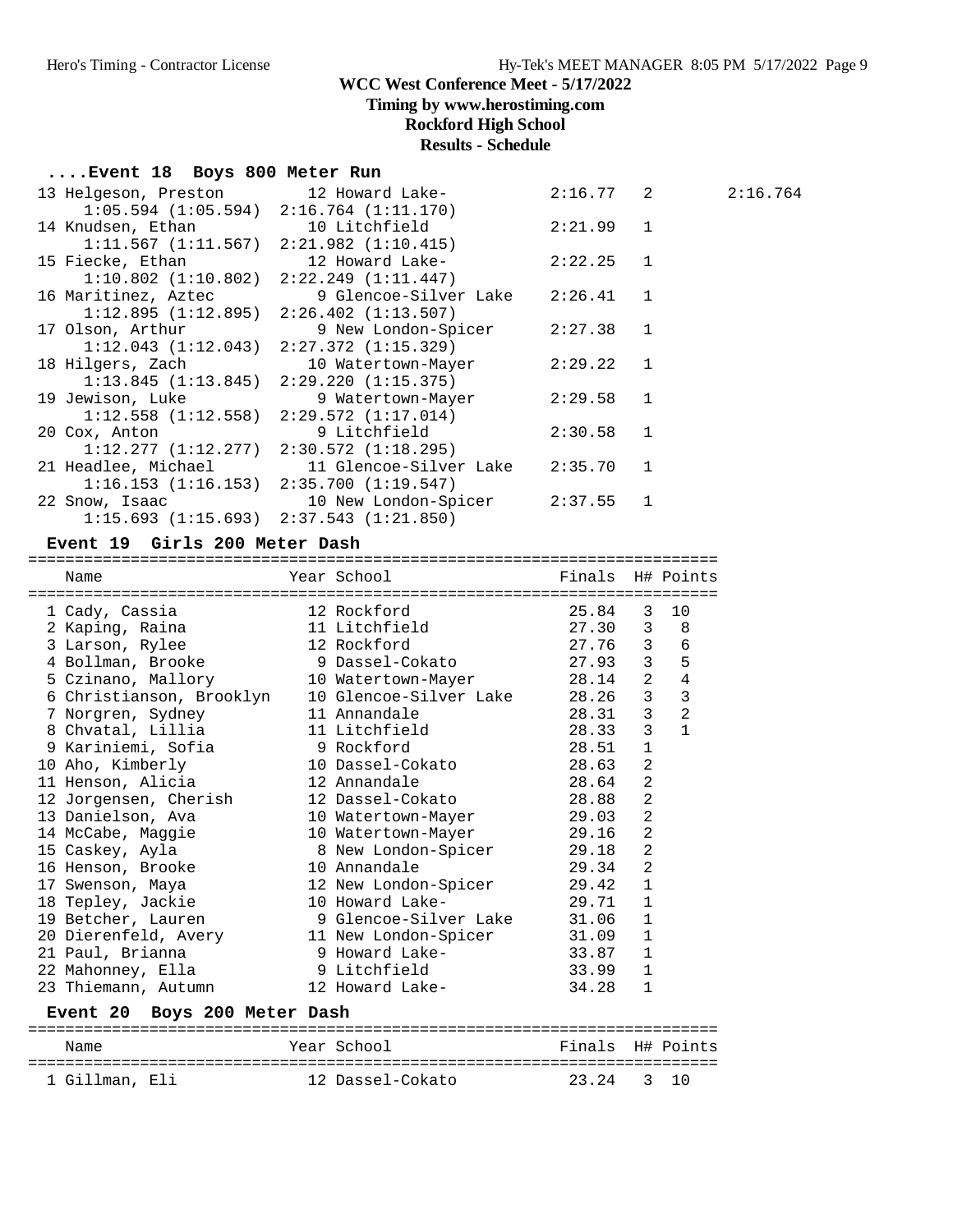**Timing by www.herostiming.com**

### **Rockford High School**

## **Results - Schedule**

#### **....Event 20 Boys 200 Meter Dash**

| 2 Gillman, Monte 10 Dassel-Cokato                                                    |                | 23.27 | $\mathbf{3}$ | 8              |        |
|--------------------------------------------------------------------------------------|----------------|-------|--------------|----------------|--------|
|                                                                                      |                |       |              | 6              |        |
| 4 Catlette, Ethan 12 Rockford 23.82 3                                                |                |       |              | 5              |        |
| 5 Boese, Collin 11 Howard Lake- 23.88 2                                              |                |       |              | $\overline{4}$ |        |
| 6 Smith, Dylan 12 Watertown-Mayer 24.04 3                                            |                |       |              | $\overline{3}$ |        |
|                                                                                      |                |       |              | 2              | 24.073 |
|                                                                                      |                |       | $\mathbf{3}$ | $\mathbf{1}$   | 24.077 |
|                                                                                      |                |       | 2            |                |        |
| 9 Stedman, Logan 10 Rockford 24.12<br>10 Duke, Brody 11 New London-Spicer 24.48      |                |       | 2            |                |        |
| 11 Nelson, Jack and 11 Annandale                                                     | 24.75          |       | 2            |                |        |
|                                                                                      |                |       | 2            |                |        |
| 13 Rheault, Zach 10 Howard Lake- 24.95 2                                             |                |       |              |                |        |
| 14 Jaskowiak, Mitchel 12 Glencoe-Silver Lake 25.35 3                                 |                |       |              |                |        |
| 15 LePlante, Gabe                       10 Dassel-Cokato                       25.46 |                |       | 2            |                |        |
| 16 Nagan, Kayden 11 Glencoe-Silver Lake 25.87 1                                      |                |       |              |                |        |
| 17 Jewison, Jack 10 Watertown-Mayer 26.11 1                                          |                |       |              |                |        |
| 18 DeSmith, Arik 9 Litchfield 26.34 1                                                |                |       |              |                |        |
| 19 Nelson, Nate $\qquad \qquad$ 9 New London-Spicer $\qquad \qquad$ 26.43            |                |       | $\mathbf{1}$ |                |        |
| 20 Platzer, Roland 9 Watertown-Mayer 26.45 1                                         |                |       |              |                |        |
| 21 Chellin, Dominic 12 Litchfield 26.49                                              |                |       | 2            |                |        |
| 22 Martinez, Uriel 9 Glencoe-Silver Lake 26.98 1                                     |                |       |              |                |        |
| 23 Knott, Jaxon                                                                      | 8 Howard Lake- | 27.85 |              |                |        |

#### **Event 21 Girls 3200 Meter Run**

======================================================================= Name **Name** Year School **Finals Points** ======================================================================= 1 Metcalf, Malayh 12 Glencoe-Silver Lake 12:11.15 10 1:29.706 (1:29.706) 3:04.309 (1:34.603) 4:40.431 (1:36.122) 6:12.414 (1:31.983) 7:49.245 (1:36.831) 9:26.098 (1:36.853) 10:59.687 (1:33.589) 12:11.150 (1:11.463) 2 Thorson, Victoria and 8 Howard Lake- 12:24.62 8 1:29.148 (1:29.148) 3:03.976 (1:34.828) 4:40.225 (1:36.249) 6:12.854 (1:32.629) 7:49.467 (1:36.613) 9:26.314 (1:36.847) 10:59.897 (1:33.583) 12:24.617 (1:24.720) 3 Minear, Olivia 10 Annandale 12:33.49 6 1:29.454 (1:29.454) 3:04.275 (1:34.821) 4:40.470 (1:36.195) 6:12.360 (1:31.890) 7:49.212 (1:36.852) 9:26.112 (1:36.900) 11:01.732 (1:35.620) 12:33.484 (1:31.752) 4 Anderson, Julia 9 Howard Lake- 12:41.53 5 1:29.951 (1:29.951) 3:04.610 (1:34.659) 4:40.838 (1:36.228) 6:16.212 (1:35.374) 7:54.080 (1:37.868) 9:32.559 (1:38.479) 11:11.437 (1:38.878) 12:41.530 (1:30.093) 5 Dahl, Peyton 9 New London-Spicer 12:51.13 4 1:29.680 (1:29.680) 3:04.722 (1:35.042) 4:40.927 (1:36.205) 6:16.221 (1:35.294) 7:54.758 (1:38.537) 9:35.346 (1:40.588) 11:16.968 (1:41.622) 12:51.126 (1:34.158) 6 Jenkins, Kate 12 Dassel-Cokato 13:11.54 3 1:34.006 (1:34.006) 3:10.073 (1:36.067) 4:50.685 (1:40.612) 6:34.719 (1:44.034) 8:17.429 (1:42.710) 10:00.027 (1:42.598) 11:39.461 (1:39.434) 13:11.536 (1:32.075) 7 Wheeler, Izzie 9 Annandale 13:40.82 2 1:31.901 (1:31.901) 3:12.138 (1:40.237) 4:55.801 (1:43.663) 6:43.682 (1:47.881) 8:32.151 (1:48.469) 10:18.412 (1:46.261) 12:05.207 (1:46.795) 13:40.819 (1:35.612) 8 Gratton, Emily 9 New London-Spicer 13:57.32 1 1:32.475 (1:32.475) 3:13.431 (1:40.956) 4:57.763 (1:44.332) 6:46.304 (1:48.541) 8:37.643 (1:51.339) 10:29.709 (1:52.066) 12:19.552 (1:49.843) 13:57.319 (1:37.767) 9 Hagen, Emersyn 9 New London-Spicer 13:57.37 1:32.395 (1:32.395) 3:13.431 (1:41.036) 4:57.734 (1:44.303) 6:46.262 (1:48.528) 8:37.696 (1:51.434) 10:29.753 (1:52.057) 12:19.562 (1:49.809) 13:57.363 (1:37.801)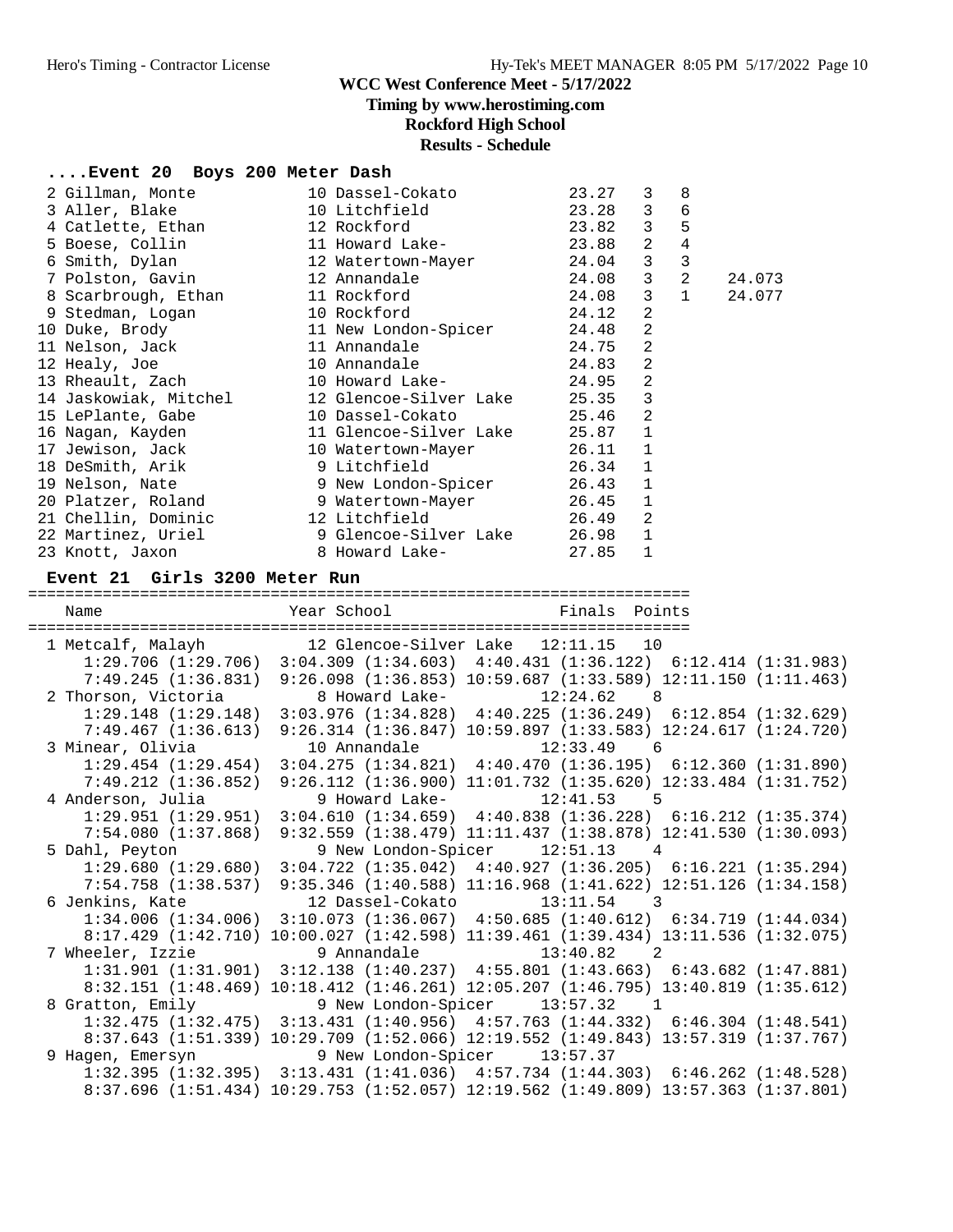**Timing by www.herostiming.com**

**Rockford High School**

**Results - Schedule**

#### **....Event 21 Girls 3200 Meter Run**

 10 Iverson, Adrianna 12 Litchfield 14:33.65 1:33.296 (1:33.296) 3:17.380 (1:44.084) 5:07.426 (1:50.046) 7:01.977 (1:54.551) 8:57.090 (1:55.113) 10:52.414 (1:55.324) 12:48.539 (1:56.125) 14:33.645 (1:45.106) 11 Brinkmann, Marissa 10 Glencoe-Silver Lake 15:26.14 1:34.022 (1:34.022) 3:17.483 (1:43.461) 5:07.509 (1:50.026) 7:02.570 (1:55.061) 9:00.803 (1:58.233) 11:05.547 (2:04.744) 13:16.516 (2:10.969) 15:26.135 (2:09.619) 12 Rick, Whitney 12 Litchfield 17:35.28 1:39.925 (1:39.925) 3:45.933 (2:06.008) 5:57.740 (2:11.807) 8:16.346 (2:18.606) 10:40.520 (2:24.174) 13:06.644 (2:26.124) 15:31.652 (2:25.008) 17:35.272 (2:03.620)

### **Event 22 Boys 3200 Meter Run**

=======================================================================

| Name                    | Year School             | Finals Points                                                           |  |
|-------------------------|-------------------------|-------------------------------------------------------------------------|--|
|                         |                         |                                                                         |  |
| 1 Wirth, Salvador       | 9 Annandale             | $10:07.87$ 10                                                           |  |
| 1:16.217(1:16.217)      | 2:31.111(1:14.894)      | 3:46.090(1:14.979)5:05.469(1:19.379)                                    |  |
| $6:23.700$ $(1:18.231)$ | 7:41.885(1:18.185)      | $8:57.601$ (1:15.716) 10:07.867 (1:10.266)                              |  |
| 2 Veith, Haydn          | 12 Dassel-Cokato        | $10:31.73$ 8                                                            |  |
| 1:19.055(1:19.055)      | $2:40.628$ $(1:21.573)$ | $4:00.660$ $(1:20.032)$ $5:20.291$ $(1:19.631)$                         |  |
| 6:39.085(1:18.794)      | 7:58.319(1:19.234)      | $9:16.659$ $(1:18.340)$ $10:31.725$ $(1:15.066)$                        |  |
| 3 Rogness, Ole          | 9 Litchfield            | $10:45.81$ 6                                                            |  |
| 1:19.419(1:19.419)      | 2:41.167(1:21.748)      | $4:01.051$ $(1:19.884)$ $5:20.653$ $(1:19.602)$                         |  |
| 6:39.863(1:19.210)      | 8:03.694(1:23.831)      | $9:29.036$ $(1:25.342)$ $10:45.803$ $(1:16.767)$                        |  |
| 4 Bortnem, Charlie      | 8 Dassel-Cokato         | $10:49.74$ 5                                                            |  |
| 1:19.167(1:19.167)      | 2:40.981(1:21.814)      | $4:01.007$ $(1:20.026)$ $5:20.617$ $(1:19.610)$                         |  |
| 6:40.578(1:19.961)      | 8:04.312(1:23.734)      | $9:29.244$ $(1:24.932)$ $10:49.735$ $(1:20.491)$                        |  |
| 5 Johnson, Ryan         | 12 Dassel-Cokato        | 11:04.94<br>4                                                           |  |
| 1:19.791(1:19.791)      | 2:41.653(1:21.862)      | $4:01.749$ $(1:20.096)$ $5:22.662$ $(1:20.913)$                         |  |
| 6:46.659(1:23.997)      | 8:14.077(1:27.418)      | $9:40.954$ $(1:26.877)$ $11:04.935$ $(1:23.981)$                        |  |
| 6 Dawson, Grady         | 9 Rockford              | $11:24.57$ 3                                                            |  |
| 1:20.398(1:20.398)      | 2:44.013(1:23.615)      | $4:08.493$ $(1:24.480)$ $5:37.045$ $(1:28.552)$                         |  |
| 7:06.607(1:29.562)      |                         | 8:37.765 (1:31.158) 10:05.199 (1:27.434) 11:24.564 (1:19.365)           |  |
| 7 Ellos, Connor         | 7 Rockford              | $11:32.74$ 2                                                            |  |
| 1:20.942(1:20.942)      |                         | $2:44.906$ (1:23.964) $4:09.959$ (1:25.053) 5:38.757 (1:28.798)         |  |
| 7:09.876(1:31.119)      |                         | 8:42.155 (1:32.279) 10:12.041 (1:29.886) 11:32.736 (1:20.695)           |  |
| 8 Zerwas, David         |                         | 9 Glencoe-Silver Lake 11:40.77 1                                        |  |
| 1:20.706(1:20.706)      |                         | $2:45.689$ (1:24.983) $4:12.672$ (1:26.983) $5:42.423$ (1:29.751)       |  |
| 7:11.810(1:29.387)      |                         | 8:44.552 (1:32.742) 10:16.831 (1:32.279) 11:40.767 (1:23.936)           |  |
| 9 Ellos, Cayden         | 8 Rockford              | 11:46.12                                                                |  |
| $1:20.754$ $(1:20.754)$ |                         | 2:45.323 (1:24.569) 4:11.769 (1:26.446) 5:42.045 (1:30.276)             |  |
| 7:12.066(1:30.021)      |                         | 8:45.008 (1:32.942) 10:17.148 (1:32.140) 11:46.120 (1:28.972)           |  |
| 10 Eberhard, Ivan       |                         | 10 Howard Lake- 11:47.37                                                |  |
| 1:21.543(1:21.543)      |                         | 2:45.996 (1:24.453) 4:13.371 (1:27.375) 5:40.884 (1:27.513)             |  |
| 7:13.360(1:32.476)      |                         | 8:47.129 (1:33.769) 10:22.866 (1:35.737) 11:47.365 (1:24.499)           |  |
| 11 Arandia, Alexander   |                         | 8 Glencoe-Silver Lake 11:48.86                                          |  |
| 1:19.599(1:19.599)      |                         | $2:43.963$ $(1:24.364)$ $4:12.063$ $(1:28.100)$ $5:41.387$ $(1:29.324)$ |  |
| $7:11.469$ $(1:30.082)$ |                         | 8:46.168 (1:34.699) 10:26.958 (1:40.790) 11:48.855 (1:21.897)           |  |
| 12 Riemer, Ezekiel      | 12 Howard Lake-         | 11:52.27                                                                |  |
| 1:19.745(1:19.745)      |                         | $2:44.438$ $(1:24.693)$ $4:10.970$ $(1:26.532)$ $5:40.515$ $(1:29.545)$ |  |
| 7:14.653(1:34.138)      |                         | 8:50.471 (1:35.818) 10:27.748 (1:37.277) 11:52.270 (1:24.522)           |  |
| 13 Wendler, Carson      | 8 Howard Lake-          | 11:52.49                                                                |  |
| $1:20.062$ $(1:20.062)$ |                         | $2:42.301$ (1:22.239) $4:08.890$ (1:26.589) $5:39.399$ (1:30.509)       |  |
| 7:12.919(1:33.520)      |                         | 8:51.007 (1:38.088) 10:28.103 (1:37.096) 11:52.264 (1:24.161)           |  |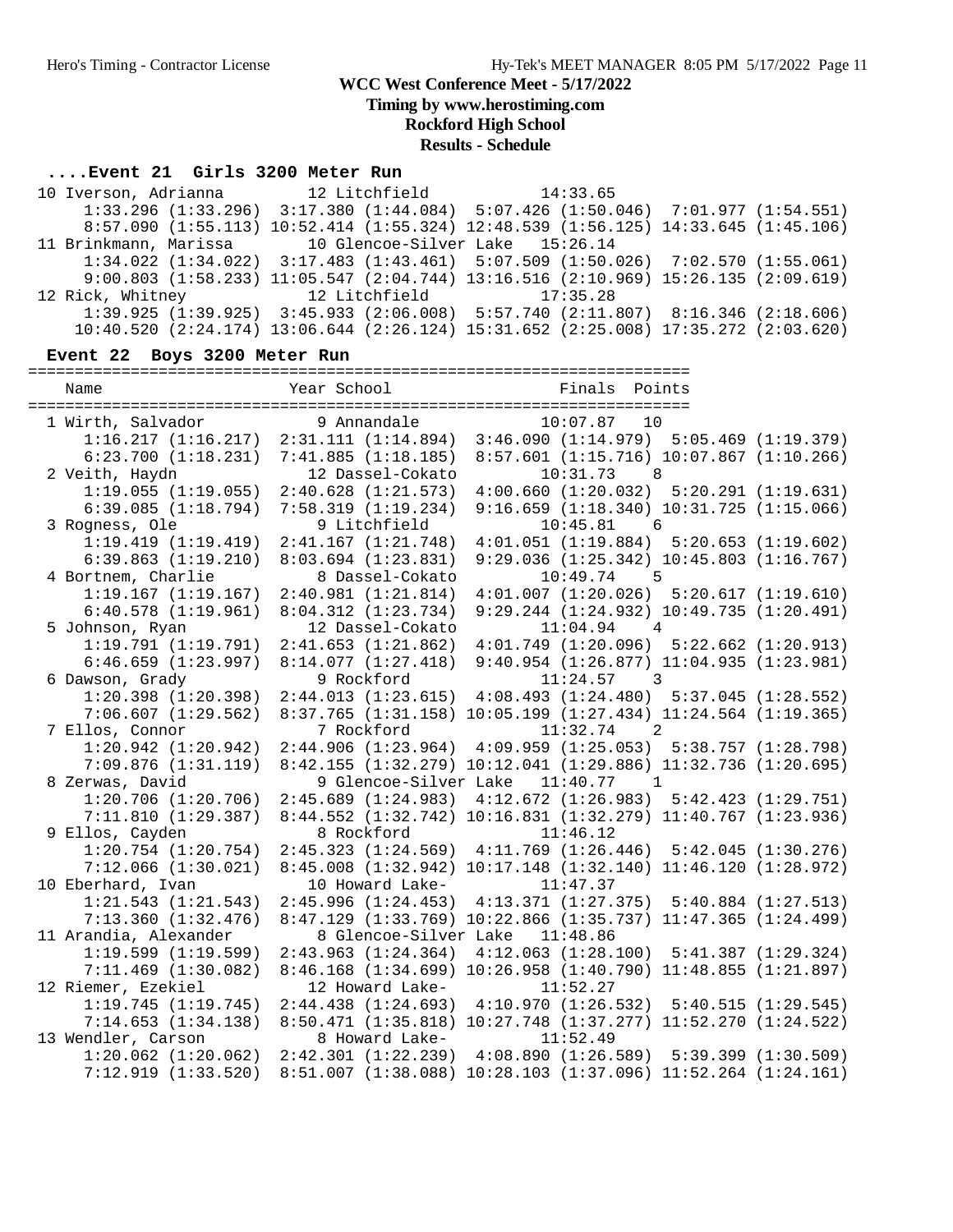**Timing by www.herostiming.com**

## **Rockford High School**

**Results - Schedule**

# **....Event 22 Boys 3200 Meter Run**

| 14 Greeley, Walker 9 New London-Spicer 12:00.97   |                                                                                                 |                                                                 |  |
|---------------------------------------------------|-------------------------------------------------------------------------------------------------|-----------------------------------------------------------------|--|
|                                                   | $1:24.168$ $(1:24.168)$ $2:55.124$ $(1:30.956)$ $4:26.284$ $(1:31.160)$ $5:58.251$ $(1:31.967)$ |                                                                 |  |
| 7:30.853(1:32.602)                                |                                                                                                 | $9:02.745$ (1:31.892) 10:36.369 (1:33.624) 12:00.965 (1:24.596) |  |
| 15 Sneller, Cody                                  |                                                                                                 | 9 Annandale $12:24.18$                                          |  |
|                                                   | $1:21.355$ $(1:21.355)$ $2:46.444$ $(1:25.089)$ $4:15.737$ $(1:29.293)$ $5:50.819$ $(1:35.082)$ |                                                                 |  |
|                                                   | $7:28.760$ (1:37.941) $9:09.120$ (1:40.360) 10:50.531 (1:41.411)                                |                                                                 |  |
| 16 Freitag, Benton 8 Glencoe-Silver Lake 13:21.09 |                                                                                                 |                                                                 |  |
|                                                   | $1:30.418$ $(1:30.418)$ $3:09.618$ $(1:39.200)$ $4:50.409$ $(1:40.791)$ $6:32.100$ $(1:41.691)$ |                                                                 |  |
|                                                   | 8:18.227 (1:46.127) 10:05.403 (1:47.176) 11:51.741 (1:46.338) 13:21.083 (1:29.342)              |                                                                 |  |

### **Event 23 Girls 4x400 Meter Relay**

| School                        | Finals Points |     |
|-------------------------------|---------------|-----|
| 1 Rockford                    | 4:09.57       | 1 O |
| 2 Howard Lake-Waverly-Winsted | 4:16.94       | 8   |
| 3 Dassel-Cokato               | 4:26.42       | 6   |
| 4 Watertown-Mayer             | 4:39.60       | 5   |
| 5 New London-Spicer           | 4:42.18       | 4   |
| 6 Litchfield                  | 4:43.73       | 3   |
| 7 Annandale                   | 4:45.60       | 2   |
| 8 Glencoe-Silver Lake         | 4:48.25       |     |

### **Event 24 Boys 4x400 Meter Relay**

| School                        | Finals Points |                |
|-------------------------------|---------------|----------------|
| 1 Annandale                   | 3:29.22       | 10             |
| 2 Howard Lake-Waverly-Winsted | 3:33.80       | 8              |
| 3 Rockford                    | 3:38.43       | 6              |
| 4 Glencoe-Silver Lake         | 3:48.42       | 5              |
| 5 Dassel-Cokato               | 3:49.35       | $\overline{4}$ |
| 6 Litchfield                  | 3:50.34       | 3              |
| 7 New London-Spicer           | 3:53.12       | $\mathcal{L}$  |
| 8 Watertown-Mayer             | 4:15.03       |                |

### Event 25 Girls Shot Put

| Name                    | Year School          | Finals H# Points |                |                |
|-------------------------|----------------------|------------------|----------------|----------------|
|                         |                      |                  |                |                |
| 1 Baseman, Jaelyn       | 11 Litchfield        | 34-08.25         | 2              | 10             |
| 2 Fasching, Rebecca     | 12 Howard Lake-      | $34 - 03.50$     | $\overline{2}$ | - 8            |
| 3 Jonas, Kate           | 11 Annandale         | $31 - 08.25$     | $\overline{2}$ | 6              |
| 4 Lark, Shauna          | 11 Rockford          | $31 - 07.25$     | $\overline{2}$ | 5              |
| 5 Weddig, Jazymn        | 12 Rockford          | $31 - 06.75$     | $\overline{2}$ | 4              |
| 6 Sampson, Skyla        | 12 New London-Spicer | $31 - 03.00$     | $\overline{a}$ | 3              |
| 7 Czinano, Mallory      | 10 Watertown-Mayer   | $29 - 08.00$     | $\mathfrak{D}$ | $\mathfrak{D}$ |
| 8 Langbehn, Alicia      | 11 Annandale         | $29 - 05.00$     | $\mathcal{L}$  |                |
| 9 Onell, Madelynn       | 10 Watertown-Mayer   | $28 - 08.00$     | $\overline{2}$ |                |
| 10 Bremel, Sophie       | 12 Rockford          | $27 - 10.00$     | $\overline{2}$ |                |
| 11 Rasset, Ella         | 10 Annandale         | $27 - 09.25$     |                |                |
| 12 Tortorella, Katelynn | 11 New London-Spicer | $27 - 03.25$     |                |                |
| 13 Schmidt, Grace       | 10 Litchfield        | $26 - 10.00$     | $\overline{2}$ |                |
| 14 Koch, Lexi           | 10 Howard Lake-      | $26 - 01.75$     |                |                |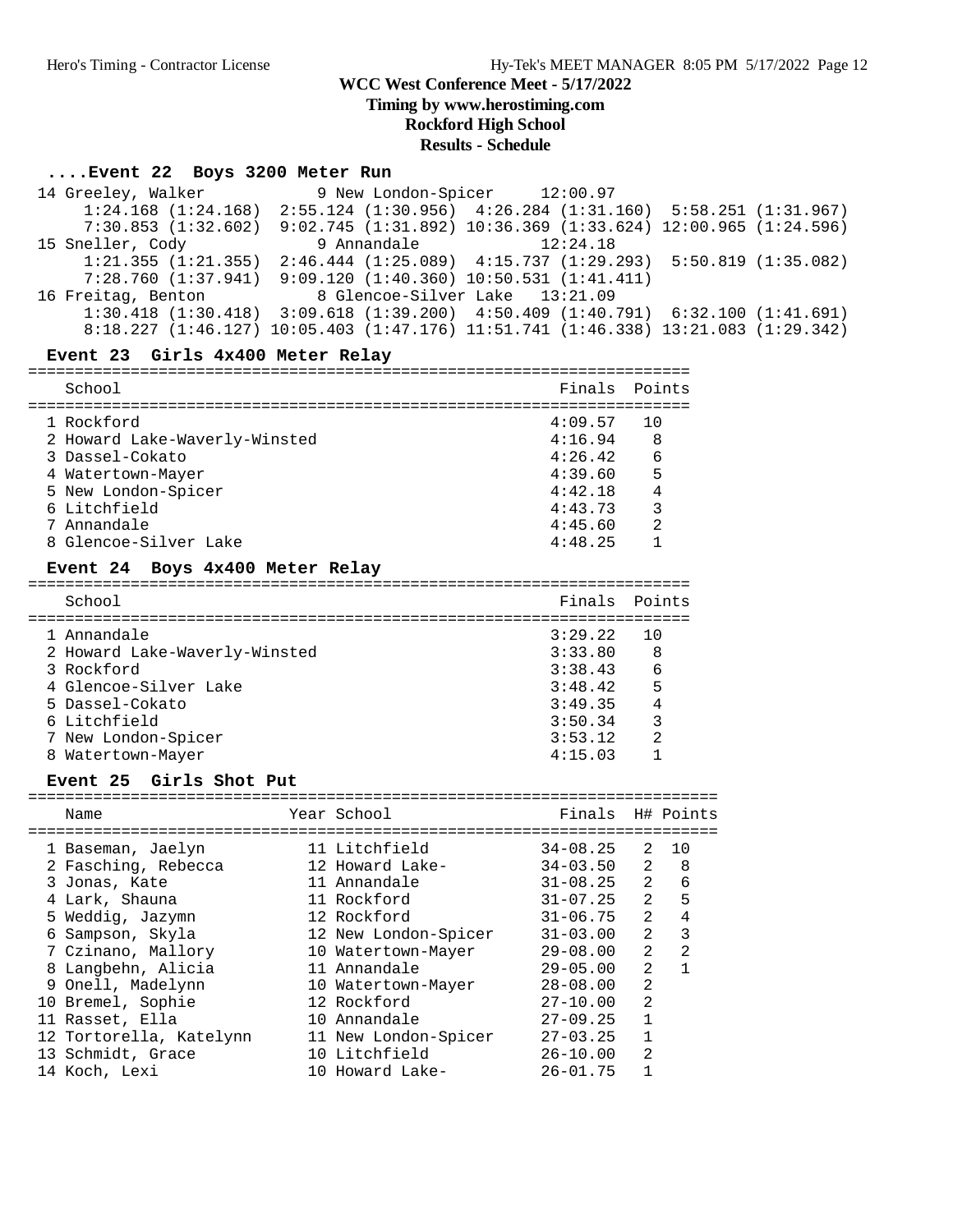**Timing by www.herostiming.com**

## **Rockford High School**

## **Results - Schedule**

#### **....Event 25 Girls Shot Put**

| 15 Olmos, Renata           | 11 Howard Lake-        | $26 - 00.25$ |   |
|----------------------------|------------------------|--------------|---|
| 16 Juarez Ramirez, Lindsey | 11 Glencoe-Silver Lake | $25 - 04.00$ | 1 |
| 17 Vetsch, Aleah           | 12 Dassel-Cokato       | $24 - 10.75$ | 1 |
| 18 Williams, Cloe          | 10 New London-Spicer   | $24 - 07.75$ | 1 |
| 19 Voss, Alaina            | 11 Glencoe-Silver Lake | $24 - 05.25$ | 1 |
| 20 Zeidler, Carly          | 10 Dassel-Cokato       | $24 - 03.50$ | 1 |
| 21 Anderson, Abby          | 12 Litchfield          | $23 - 03.50$ | 1 |
| 22 Gedde, Josie            | 8 Dassel-Cokato        | $23 - 02.50$ | 2 |
| 23 Lemke, Jaqueline        | 11 Glencoe-Silver Lake | $22 - 10.00$ | 1 |
| 24 Hanson, Emily           | 10 Watertown-Mayer     | $19 - 01.00$ |   |

#### **Event 26 Boys Shot Put**

========================================================================== Name Year School Finals H# Points

| ====================================== | ============================      |              |                |                |
|----------------------------------------|-----------------------------------|--------------|----------------|----------------|
|                                        |                                   |              | 2              | 10             |
| 2 Christensen, TJ                      | 10 Litchfield 49-03.75            |              | 2              | 8              |
| 3 Dietel, Jacob                        | 10 Litchfield 48-00.50 2 6        |              |                |                |
| 4 Jaskowiak, Mitchel                   | 12 Glencoe-Silver Lake 45-00.50   |              | 2              | 5              |
| 5 Stoltenburg, Nathan                  | 12 Glencoe-Silver Lake 43-08.00 2 |              |                | $\sqrt{4}$     |
| 6 Brun, Harrison                       | 10 Rockford                       | 43-00.50     | 2              | 3              |
| 7 Neutz, Zach                          | 12 Annandale 42-09.50             |              | 2              | $\overline{2}$ |
| 8 Nguyen, Devan                        | 11 Dassel-Cokato                  | 42-03.00     | 2              | $\mathbf{1}$   |
| 9 Kelly, Grant                         | 11 Dassel-Cokato 41-05.50         |              | $\overline{2}$ |                |
| 10 Meier, Joe                          | 11 Watertown-Mayer 41-02.00       |              | $\overline{2}$ |                |
| 11 Higgins, Aaron                      | 11 Glencoe-Silver Lake 40-09.25   |              | $\overline{2}$ |                |
| 12 Boese, Collin                       | 11 Howard Lake- 40-09.00          |              | $\mathbf{1}$   |                |
| 13 Andry, Patrick                      | 11 Rockford and the sea           | $39 - 07.75$ | $\mathbf{1}$   |                |
| 14 Woodward, Nathan                    | 10 Rockford                       | 38-04.00     | 2              |                |
| 15 Milner, Zach                        | 11 Annandale 37-07.50             |              | $\mathbf{1}$   |                |
| 16 Cain, Isaac                         | 11 Howard Lake- 37-05.00          |              | $\mathbf{1}$   |                |
| 17 Fenske, Jason                       | 11 Watertown-Mayer 37-04.25       |              | $\mathbf{1}$   |                |
| 18 Millerbernd, Seth                   | 10 Howard Lake-                   | 35-10.50     | $\mathbf{1}$   |                |
| 19 Wang, Gavin                         | 9 Annandale<br>$35 - 08.25$       |              | $\mathbf{1}$   |                |
| 20 Forsman, Leif                       | 10 Dassel-Cokato                  | $35 - 05.00$ | $\mathbf{1}$   |                |
| 21 Gabrielson, Sam                     | 12 New London-Spicer              | $34 - 09.00$ | $\mathbf{1}$   |                |
| 22 Doty, Kyle                          | 12 New London-Spicer              | 34-08.00     | $\mathbf{1}$   |                |
| 23 Swenson, Lucas                      | 10 New London-Spicer              | 34-02.75     | $\mathbf{1}$   |                |
| 24 Lange, Cole                         | 12 Watertown-Mayer                | $32 - 05.00$ | 1              |                |

### **Event 27 Girls Discus Throw**

========================================================================== Name Year School Finals H# Points ========================================================================== 1 Williams, Cloe 10 New London-Spicer 100-10 2 10 2 Sampson, Skyla 12 New London-Spicer 99-09 2 8 3 Aho, Hailey 12 Dassel-Cokato 99-01 2 6 4 Schmidt, Grace 10 Litchfield 98-03 2 5 5 Baseman, Jaelyn 11 Litchfield 92-10 2 4 6 Lark, Shauna 11 Rockford 91-03 2 3 7 Onell, Madelynn 10 Watertown-Mayer 89-05 2 2 8 Ruacho, Isabella 11 Dassel-Cokato 88-01 2 1 9 Weddig, Jazymn 12 Rockford 87-11 2 10 Zeidler, Carly 10 Dassel-Cokato 84-03 2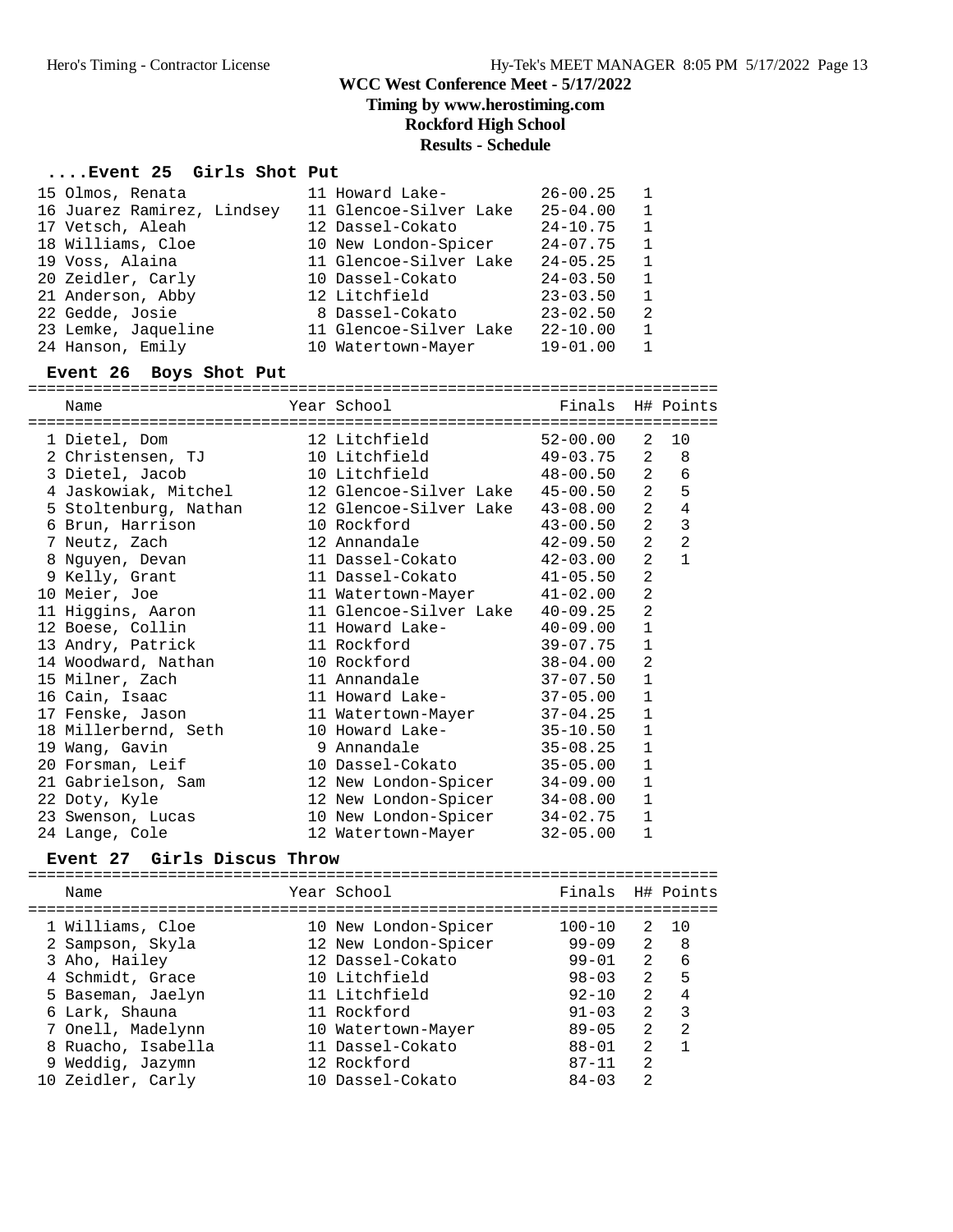### **Timing by www.herostiming.com**

## **Rockford High School**

#### **Results - Schedule**

#### **....Event 27 Girls Discus Throw**

| 11 Olmos, Renata        | 11 Howard Lake-        | $83 - 10$ | $\mathbf{1}$ |
|-------------------------|------------------------|-----------|--------------|
| 12 Tortorella, Katelynn | 11 New London-Spicer   | $82 - 04$ | 2            |
| 13 Langbehn, Alicia     | 11 Annandale           | $82 - 00$ | 1            |
| 14 Voss, Alaina         | 11 Glencoe-Silver Lake | $80 - 08$ | $\mathbf{1}$ |
| 15 Baumann, Hailey      | 12 Howard Lake-        | $77 - 05$ | 1            |
| 16 Koch, Lexi           | 10 Howard Lake-        | $77 - 02$ | 2            |
| 17 Daniels, Emma        | 8 Annandale            | 76-11     | $\mathbf{1}$ |
| 18 Jonas, Kate          | 11 Annandale           | $75 - 09$ | 1            |
| 19 Faue, Jasmine        | 12 Rockford            | 75-08     | $\mathbf{1}$ |
| 20 Lemke, Jaqueline     | 11 Glencoe-Silver Lake | 75-06     | $\mathbf{1}$ |
| 21 Kowalczyk, Chloe     | 8 Litchfield           | $62 - 02$ | $\mathbf{1}$ |
| 22 Hanson, Emily        | 10 Watertown-Mayer     | $56 - 02$ | 1            |
| 23 Neyers, Jenna        | 11 Glencoe-Silver Lake | $48 - 00$ |              |

#### **Event 28 Boys Discus Throw**

========================================================================== Name Year School Finals H# Points ========================================================================== 1 Andry, Patrick 11 Rockford 137-03 2 10 2 Dietel, Dom 12 Litchfield 132-11 2 8 3 Christensen, TJ 10 Litchfield 130-05 2 6 4 Wang, Gavin 9 Annandale 129-05 2 5 5 Popp, Gavin 11 Glencoe-Silver Lake 127-07 2 4 6 Dietel, Jacob 10 Litchfield 127-04 2 3 7 Klatt, Alex 12 Annandale 127-02 2 2 8 Zilmer, Josiah 10 Rockford 127-01 2 1 9 Milner, Zach 11 Annandale 124-05 2 10 Kelly, Grant 11 Dassel-Cokato 121-03 2 11 Stoltenburg, Nathan 12 Glencoe-Silver Lake 117-07 2 12 Cain, Isaac 11 Howard Lake- 115-03 1 13 Woodward, Nathan 10 Rockford 115-00 1 14 Decker, Jacob 10 Dassel-Cokato 109-05 1 15 Fenske, Jason 11 Watertown-Mayer 108-03 1 16 Millerbernd, Seth 10 Howard Lake- 107-04 1 17 Yurek, Elijah 12 Glencoe-Silver Lake 106-09 1 18 Gabrielson, Sam 12 New London-Spicer 102-08 1 19 Drahos, Jackson 12 Watertown-Mayer 88-10 1 20 Cruz, Aidan 10 Howard Lake- 88-05 1 21 Macik, Myles 10 New London-Spicer 84-09 1 22 Lange, Cole **12 Watertown-Mayer** 80-08 1 -- Gabrelcik, Bryce 11 Dassel-Cokato FOUL 1 -- Doty, Kyle 12 New London-Spicer FOUL 2

### **Event 29 Girls Pole Vault**

| Name                | Year School            | Finals Points |     |
|---------------------|------------------------|---------------|-----|
| 1 Kaping, Raina     | 11 Litchfield          | $10 - 00.00$  | 1 O |
| 2 Ruschmeier, Zoe   | 12 Glencoe-Silver Lake | $9 - 00.00$   | 8   |
| 3 Lowe, Dayne       | 11 Rockford            | $8 - 06.00$   | 5   |
| 3 Metcalf, Malayh   | 12 Glencoe-Silver Lake | $8 - 06.00$   | 5   |
| 3 Bakken, MacKenzie | 12 Rockford            | $8 - 06.00$   | 5   |
| 6 Cox, Isabelle     | 11 Rockford            | $8 - 00.00$   | 3   |
| 7 Aho, Kimberly     | 10 Dassel-Cokato       | $7 - 06.00$   | っ   |
|                     |                        |               |     |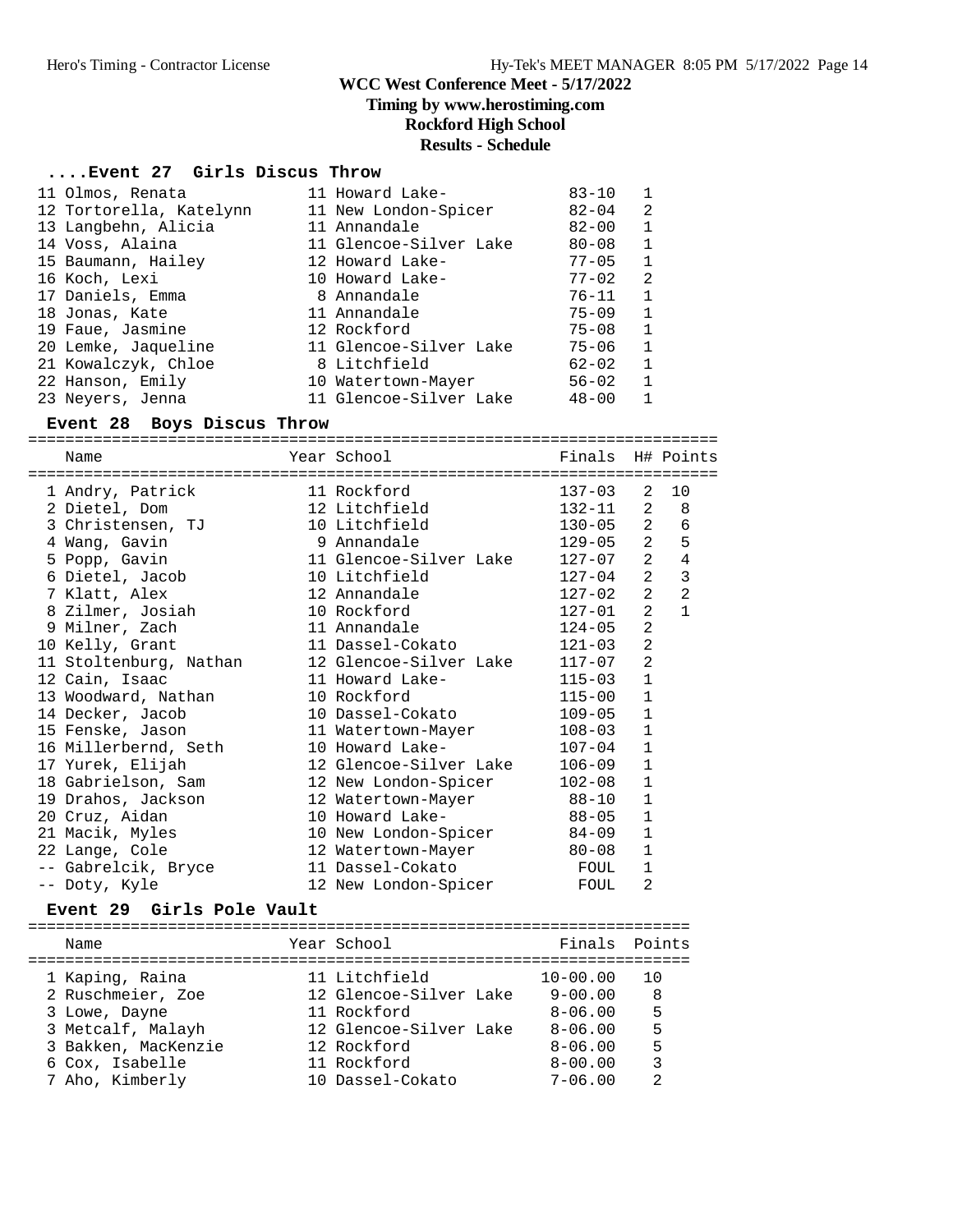### **Timing by www.herostiming.com**

### **Rockford High School**

## **Results - Schedule**

## **....Event 29 Girls Pole Vault**

| 8 Kluver, Elizabeth  | 9 New London-Spicer    | $7 - 06.00$ |  |
|----------------------|------------------------|-------------|--|
| 9 Dierenfeld, Avery  | 11 New London-Spicer   | $7 - 06.00$ |  |
| 10 Anderson, Addison | 8 Dassel-Cokato        | $6 - 06.00$ |  |
| 10 Sohl, Eva         | 10 Litchfield          | $6 - 06.00$ |  |
| 10 Poppler, Dani     | 10 Howard Lake-        | $6 - 06.00$ |  |
| 13 Kelly, Unity      | 10 Howard Lake-        | $6 - 06.00$ |  |
| -- Wise, Ashley      | 12 Glencoe-Silver Lake | ΝH          |  |
| -- Jarl, Grace       | 10 Annandale           | NH          |  |
| -- Holte, Kayla      | 11 Annandale           | ΝH          |  |
| -- Ireland, Maggie   | 11 Howard Lake-        | NH          |  |
| -- Ziegler, Kala     | 8 Litchfield           | NH          |  |
|                      |                        |             |  |

### **Event 30 Boys Pole Vault**

|  | Name                     | Year School            | Finals       | Points         |
|--|--------------------------|------------------------|--------------|----------------|
|  | 1 Schloeder, Brian       | 10 Rockford            | 14-00.00     | 10             |
|  | 2 Hubbard, Grant         | 12 New London-Spicer   | $13 - 06.00$ | 8              |
|  | 3 Faber, Tristan         | 10 Rockford            | $12 - 00.00$ | 6              |
|  | 4 Schimelpfenig, Maxwell | 12 Annandale           | $11 - 00.00$ | 5              |
|  | 5 King, Logan            | 12 Litchfield          | $11 - 00.00$ | 4              |
|  | 6 Neal, Jace             | 12 New London-Spicer   | $10 - 06.00$ | 3              |
|  | 7 Karels, Isaiah         | 10 Howard Lake-        | $9 - 06.00$  | $\mathfrak{D}$ |
|  | 8 Johnson, Gavin         | 12 New London-Spicer   | $8 - 06.00$  |                |
|  | 9 Larson, Dalton         | 9 Rockford             | $8 - 06.00$  |                |
|  | 10 Schulz, Daniel        | 12 Glencoe-Silver Lake | $7 - 06.00$  |                |
|  | 10 Gillman, Monte        | 10 Dassel-Cokato       | $7 - 06.00$  |                |
|  | 10 Matheson, Porter      | 10 Howard Lake-        | $7 - 06.00$  |                |
|  | 13 Miller, Matthew       | 11 Dassel-Cokato       | $7 - 06.00$  |                |
|  | 13 Riemer, Ezekiel       | 12 Howard Lake-        | $7 - 06.00$  |                |
|  | 15 Simmons, Michael      | 9 Dassel-Cokato        | $7 - 06.00$  |                |
|  |                          |                        |              |                |

### **Event 31 Girls High Jump**

| Name                     | Year School States of the Maria | Finals                | Points       |
|--------------------------|---------------------------------|-----------------------|--------------|
| 1 Pederson, Danica       | 8 New London-Spicer 5-04.00     |                       | 10           |
| 2 Hansen, Greta          | 11 Litchfield                   | $5 - 00.00$           | 8            |
| 3 Oscarson, Sophia       | 11 Watertown-Mayer 4-10.00      |                       | 6            |
| 4 Miller, Justine        | 10 Rockford                     | $4-08.00$             | 4.50         |
| 4 Pudas, Taylor          | 12 Dassel-Cokato                | $4 - 08.00$           | 4.50         |
| 6 Christianson, Brooklyn | 10 Glencoe-Silver Lake 4-08.00  |                       | 2.50         |
| 6 Heun, Maris            | 12 Watertown-Mayer              | $4 - 08.00$           | 2.50         |
| 8 Micholichek, Brooke    | 7 Glencoe-Silver Lake           | $4\hbox{--}08$ . $00$ | $\mathbf{1}$ |
| 9 Kariniemi, Sofia       | 9 Rockford                      | $4 - 08.00$           |              |
| 10 Gallagher, Madisynne  | 7 Dassel-Cokato                 | $4 - 08.00$           |              |
| 11 Anderson, Mariah      | 9 Dassel-Cokato                 | $4 - 08.00$           |              |
| 12 Yeager, Ella          | 12 Annandale                    | $4 - 08.00$           |              |
| 13 Johnson, Thelia       | 9 Annandale                     | $4 - 06.00$           |              |
| 14 Thorson, Victoria     | 8 Howard Lake-                  | 4-06.00               |              |
| 14 Guggemos, Katelyn     | 8 Litchfield                    | $4 - 06.00$           |              |
| 16 Ashfield, Jade        | 10 Rockford                     | $4 - 04.00$           |              |
| 17 Woods, Ellie          | 8 Litchfield                    | $4 - 02.00$           |              |
| -- Huss, Emma            | 11 Howard Lake-                 | NH                    |              |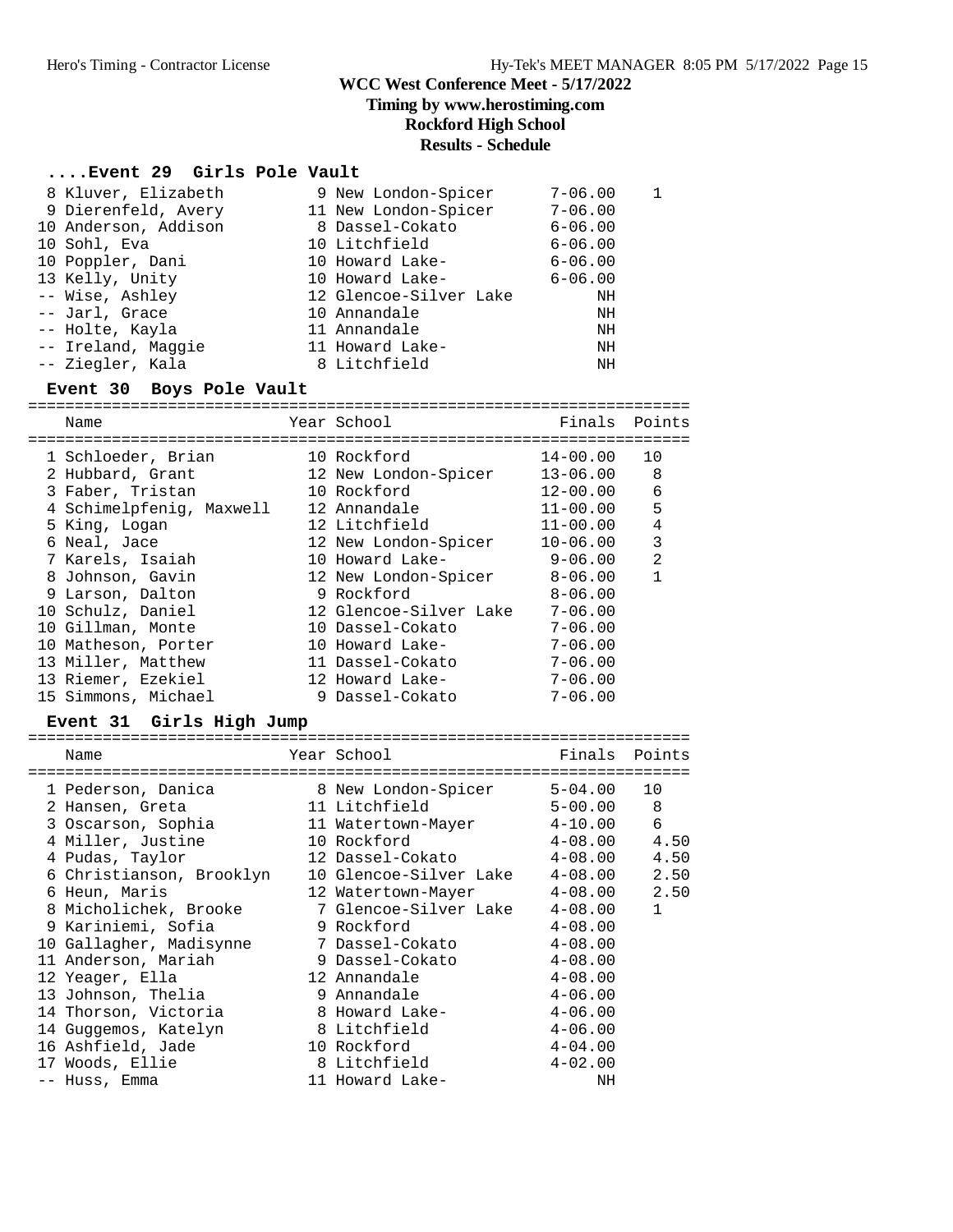### **Timing by www.herostiming.com**

**Rockford High School**

### **Results - Schedule**

### **....Event 31 Girls High Jump**

| -- Neuman, Kate      | 9 Annandale         | ΝH |
|----------------------|---------------------|----|
| -- Turner, Averie    | 8 New London-Spicer | ΝH |
| -- Rasmussen, Hailey | 9 Watertown-Mayer   | ΝH |
| -- Roediger, Ayla    | 8 New London-Spicer | ΝH |

#### **Event 32 Boys High Jump**

======================================================================= Name The Year School Team Points Points ======================================================================= 1 Skinner, Henry 11 Rockford 6-03.00 10 2 Kaczmarek, Sawyer 11 Glencoe-Silver Lake 5-08.00 8 3 Lofton, Elijah 10 Litchfield 5-08.00 6 4 Braun, Adam 11 Annandale 5-08.00 5 5 Aller, Blake 10 Litchfield 5-06.00 4 6 Jones, Cam 10 Howard Lake- 5-06.00 3

| o Jones, cam            | to noward make-        | $5 - 00.00$ |      |
|-------------------------|------------------------|-------------|------|
| 7 Olson, Joren          | 9 Watertown-Mayer      | $5 - 04.00$ | 1.50 |
| 7 Schrupp, Jackson      | 11 Dassel-Cokato       | 5-04.00     | 1.50 |
| 9 Utecht, Jaxson        | 10 Dassel-Cokato       | $5 - 04.00$ |      |
| 9 Neuman, Ryan          | 11 Annandale           | $5 - 04.00$ |      |
| 11 Liebhard, Jake       | 11 Annandale           | $5 - 04.00$ |      |
| 12 Smock, Caleb         | 9 Dassel-Cokato        | $5 - 04.00$ |      |
| 13 London, Quinn        | 10 Rockford            | $5 - 02.00$ |      |
| 14 Christopherson, Liam | 10 Howard Lake-        | $5 - 02.00$ |      |
| 14 Schuman, Ryan        | 9 Rockford             | $5 - 02.00$ |      |
| -- Webber, Timmy        | 8 Howard Lake-         | NH          |      |
| -- DeSmith, Arik        | 9 Litchfield           | NH          |      |
| -- Nagan, Kayden        | 11 Glencoe-Silver Lake | NH          |      |
| -- Gabrelcik, Wyatt     | 9 Watertown-Mayer      | NH          |      |

#### **Event 33 Girls Long Jump**

| ========= |                      |  |                       |                  |                |                |  |
|-----------|----------------------|--|-----------------------|------------------|----------------|----------------|--|
|           | Name                 |  | Year School           | Finals H# Points |                |                |  |
|           |                      |  |                       |                  |                |                |  |
|           | 1 Paul, Arianna      |  | 12 Howard Lake-       | $16 - 09.00$     | 2              | 10             |  |
|           | 2 Biorn, Elise       |  | 11 Rockford           | $16 - 06.00$     | 2              | 8              |  |
|           | 3 Hermes, Carlie     |  | 8 Annandale           | 16-01.50         | $\overline{a}$ | 6              |  |
|           | 4 Chvatal, Lillia    |  | 11 Litchfield         | 16-00.50         | $\overline{a}$ | 5              |  |
|           | 5 Peterson, Ellary   |  | 11 New London-Spicer  | $15 - 09.00$     | $\overline{a}$ | $\overline{4}$ |  |
|           | 6 Robran, Aliyah     |  | 12 Rockford           | 15-07.00         | $\overline{2}$ | 3              |  |
|           | 7 McCabe, Maggie     |  | 10 Watertown-Mayer    | 15-03.75         | $\overline{2}$ | $\overline{2}$ |  |
|           | 8 Caskey, Ayla       |  | 8 New London-Spicer   | $14 - 11.25$     | $\overline{2}$ | $\mathbf{1}$   |  |
|           | 9 Schultz, Jordan    |  | 12 Litchfield         | $14 - 06.50$     | $\overline{2}$ |                |  |
|           | 10 Dierenfeld, Avery |  | 11 New London-Spicer  | $14 - 00.50$     | $\mathbf{1}$   |                |  |
|           | 11 Danielson, Ava    |  | 10 Watertown-Mayer    | $14 - 00.50$     | 1              |                |  |
|           | 12 Millner, Claire   |  | 12 Annandale          | $14 - 00.25$     | $\mathbf{1}$   |                |  |
|           | 13 Aho, Laina        |  | 10 Dassel-Cokato      | 13-11.00         | $\mathbf{1}$   |                |  |
|           | 14 Peterson, Emily   |  | 10 Litchfield         | 13-10.25         | $\mathbf{1}$   |                |  |
|           | 15 Tepley, Jackie    |  | 10 Howard Lake-       | $13 - 08.00$     | 2              |                |  |
|           | 16 Pudas, Taylor     |  | 12 Dassel-Cokato      | 13-06.75         | $\mathbf{1}$   |                |  |
|           | 17 Heun, Maris       |  | 12 Watertown-Mayer    | $13 - 06.25$     | $\mathbf{1}$   |                |  |
|           | 18 Palacios, Miah    |  | 7 Annandale           | $13 - 04.00$     | 1              |                |  |
|           | 19 Anderson, Mariah  |  | 9 Dassel-Cokato       | $13 - 02.00$     | 2              |                |  |
|           | 20 Gifford, Alix     |  | 12 Rockford           | $13 - 00.25$     | 2              |                |  |
|           | 21 Ranzau, Ava       |  | 9 Glencoe-Silver Lake | $12 - 06.75$     | 1              |                |  |
|           |                      |  |                       |                  |                |                |  |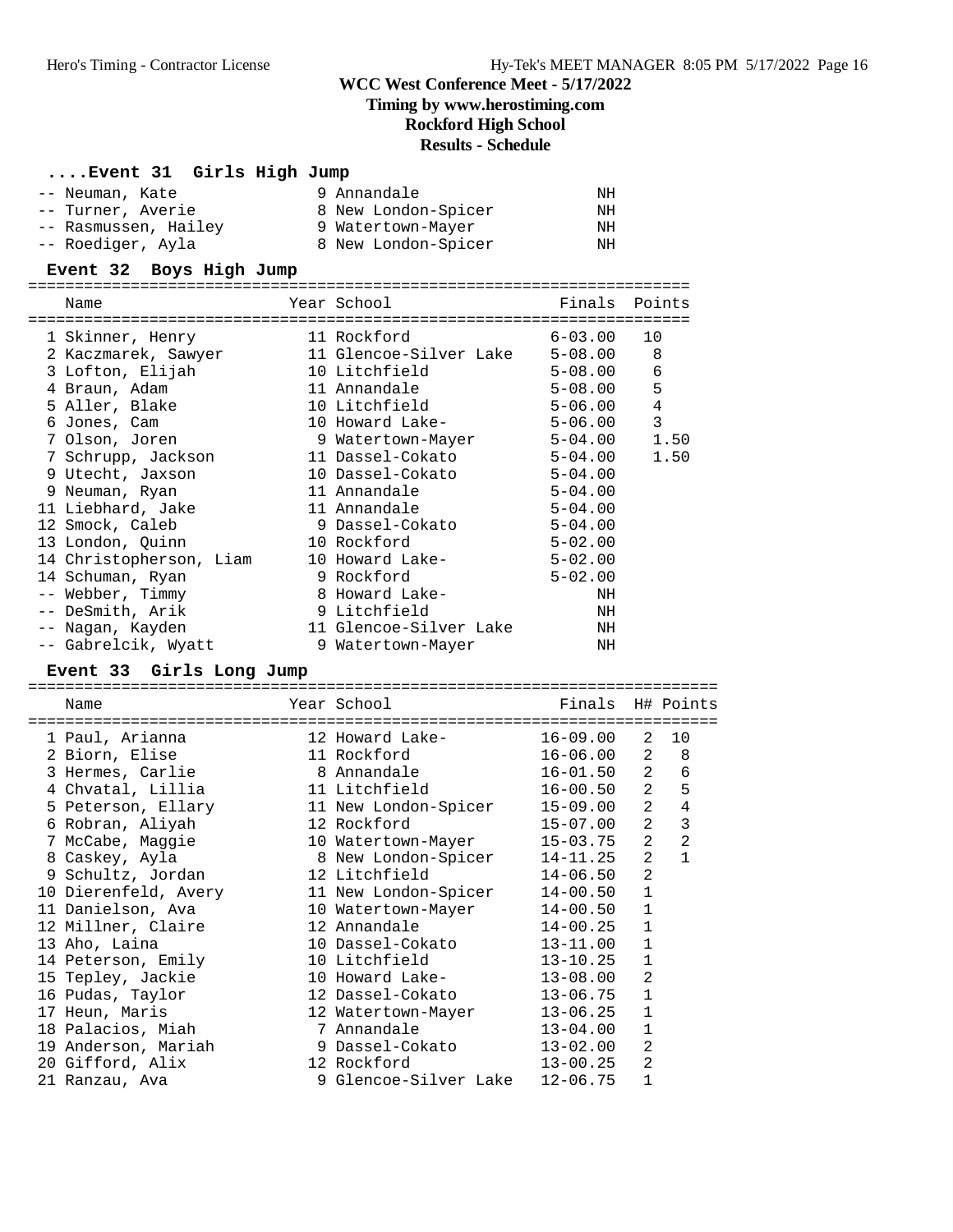**Timing by www.herostiming.com**

### **Rockford High School**

# **Results - Schedule**

#### **....Event 33 Girls Long Jump**

| 22 Bieganek, Madison | 9 Glencoe-Silver Lake | 12-06.75 |
|----------------------|-----------------------|----------|
| 23 Krzmarick, Nicole | 9 Howard Lake-        | 12-06.25 |
| 24 Wanous, Olivia    | 9 Glencoe-Silver Lake | 12-06.00 |

#### **Event 34 Boys Long Jump**

========================================================================== Name **The Year School** Finals H# Points ========================================================================== 1 Luchsinger, Lance 11 Howard Lake- 20-05.75 2 10 2 Schloeder, Brian 10 Rockford 19-09.00 2 8 3 Kaczmarek, Sawyer 11 Glencoe-Silver Lake 19-06.75 2 6 4 Brun, Harrison 10 Rockford 19-06.50 2 5 5 Woelfel, Noah 12 New London-Spicer 19-04.25 2 4 6 Polston, Gavin 12 Annandale 19-04.00 2 3 7 Nelson, Nick 9 Litchfield 19-00.00 2 2 8 Catlette, Ethan 12 Rockford 18-11.00 2 1 9 Clark, Greg 12 Dassel-Cokato 18-03.25 2 10 Martinez, Bryan 10 Annandale 18-00.50 1 11 Henke, Nolan 9 Dassel-Cokato 17-11.25 1 12 Karg, Caleb 12 Howard Lake- 17-07.50 2 13 Rheault, Zach 10 Howard Lake- 17-03.50 1 14 Bushel, Brayden 11 Annandale 17-02.50 2 15 Jewison, Jack 10 Watertown-Mayer 17-01.00 1 16 Janikula, Owen 11 Watertown-Mayer 17-00.50 1 17 Greer, Jeremy 12 Litchfield 16-11.50 1 18 Kuehl, Lukas 10 Litchfield 16-08.00 2 19 Pope, Aiden 10 Watertown-Mayer 16-05.00 1 20 Balboa, Angel 12 Glencoe-Silver Lake 16-00.00 1 21 Arandia, Miguel 10 Glencoe-Silver Lake 15-10.00 1 22 Johnson, Gavin 12 New London-Spicer 15-09.00 1 23 Link, Jude 12 Dassel-Cokato 13-04.00 1

#### **Event 35 Girls Triple Jump**

| Name                               | Year School District the Second State of the Second State of the Second State of the Second State o            | Finals H# Points |                |                  |
|------------------------------------|----------------------------------------------------------------------------------------------------------------|------------------|----------------|------------------|
| 1 Cady, Cassia                     | -----------------<br>12 Rockford                                                                               | 37-02.00         | 2              | 10               |
| 2 Biorn, Elise                     | 11 Rockford                                                                                                    | 36-09.00         |                | $2^{\circ}$<br>8 |
| 3 McCabe, Maggie                   | 10 Watertown-Mayer 34-08.50                                                                                    |                  | $\overline{a}$ | 6                |
| 4 Schloeder, Alexandra 19 Rockford |                                                                                                                | 32-09.50         | $\overline{2}$ | 5                |
| 5 Gilbert, Anja                    | 12 Watertown-Mayer 32-09.00                                                                                    |                  | $\overline{a}$ | 4                |
| 6 Hansen, Greta                    | 11 Litchfield and the state of the state of the state of the state of the state of the state of the state of t | 32-08.00         | $\overline{2}$ | 3                |
| 7 Heun, Maris                      | 12 Watertown-Mayer                                                                                             | 32-01.00         | $\overline{a}$ | 2                |
| 8 Hartl, Mackenzie                 | 11 Dassel-Cokato                                                                                               | 31-10.50         | $\overline{2}$ | $\mathbf{1}$     |
| 9 Fasching, Ivy                    | 11 Howard Lake- 31-03.50                                                                                       |                  | $\mathbf{1}$   |                  |
| 10 Millner, Claire                 | 12 Annandale ann an t-                                                                                         | 30-10.00         | 2              |                  |
| 11 Schultz, Jordan                 | 12 Litchfield                                                                                                  | $30 - 06.50$     | $\overline{2}$ |                  |
| 12 Millerbernd, Hallie             | 11 Howard Lake-                                                                                                | $30 - 05.50$     | $\mathbf{1}$   |                  |
| 13 Hintz, Riley                    | 11 Howard Lake-                                                                                                | 30-04.00         | 1              |                  |
| 14 Aho, Hailey                     | 12 Dassel-Cokato                                                                                               | 29-03.00         | 1              |                  |
| 15 Dammann, Becky                  | 12 Glencoe-Silver Lake                                                                                         | $28 - 04.00$     | $\mathbf{1}$   |                  |
| 16 Palacios, Miah                  | 7 Annandale                                                                                                    | 28-01.50         | 1              |                  |
| 17 Bowman, Meri                    | $27 - 05.50$<br>10 Annandale                                                                                   |                  | $\mathbf{1}$   |                  |
| 18 Wise, Ashley                    | 12 Glencoe-Silver Lake 25-11.00                                                                                |                  |                |                  |